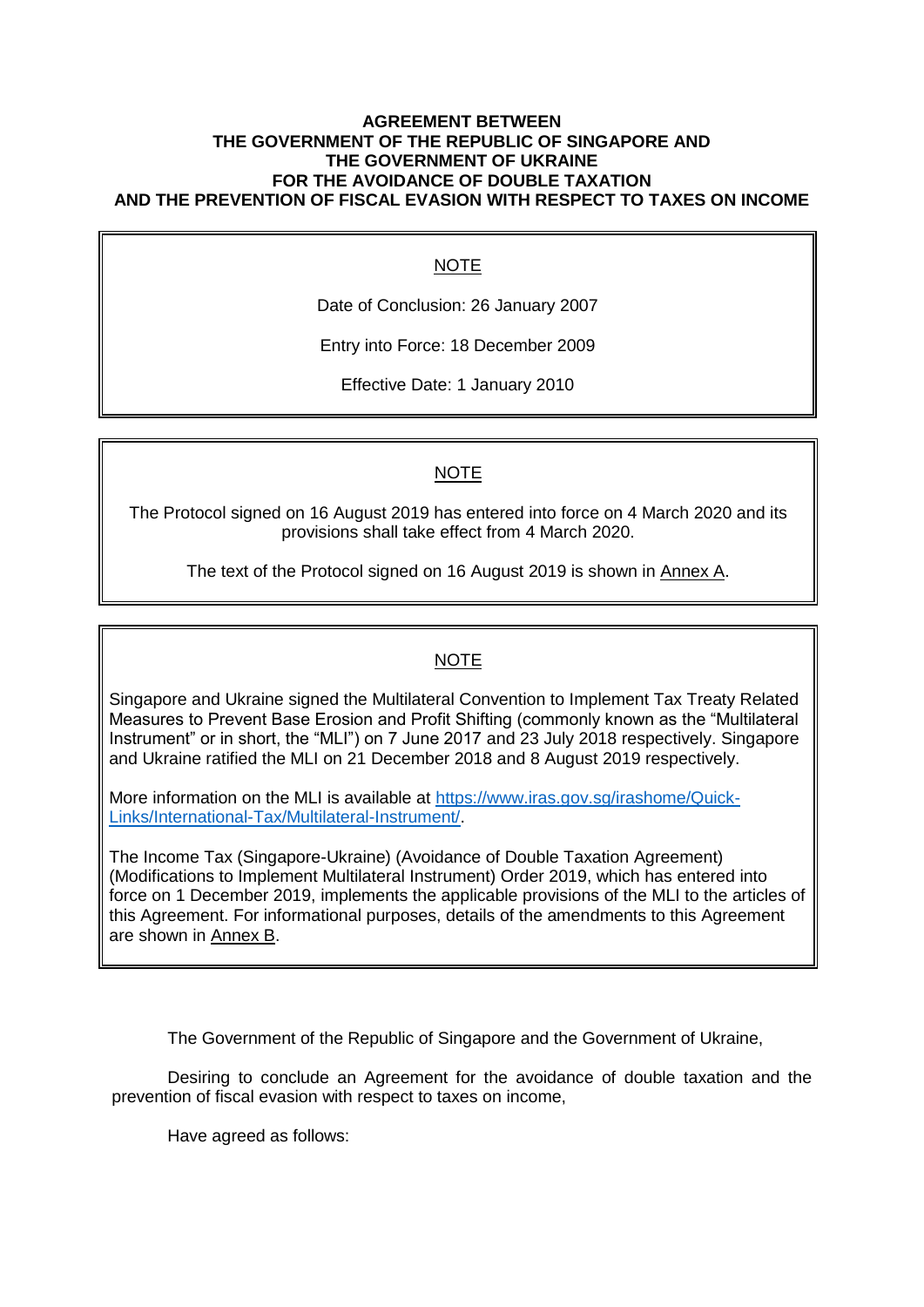## **Article 1 - Persons Covered**

This Agreement shall apply to persons who are residents of one or both of the Contracting States.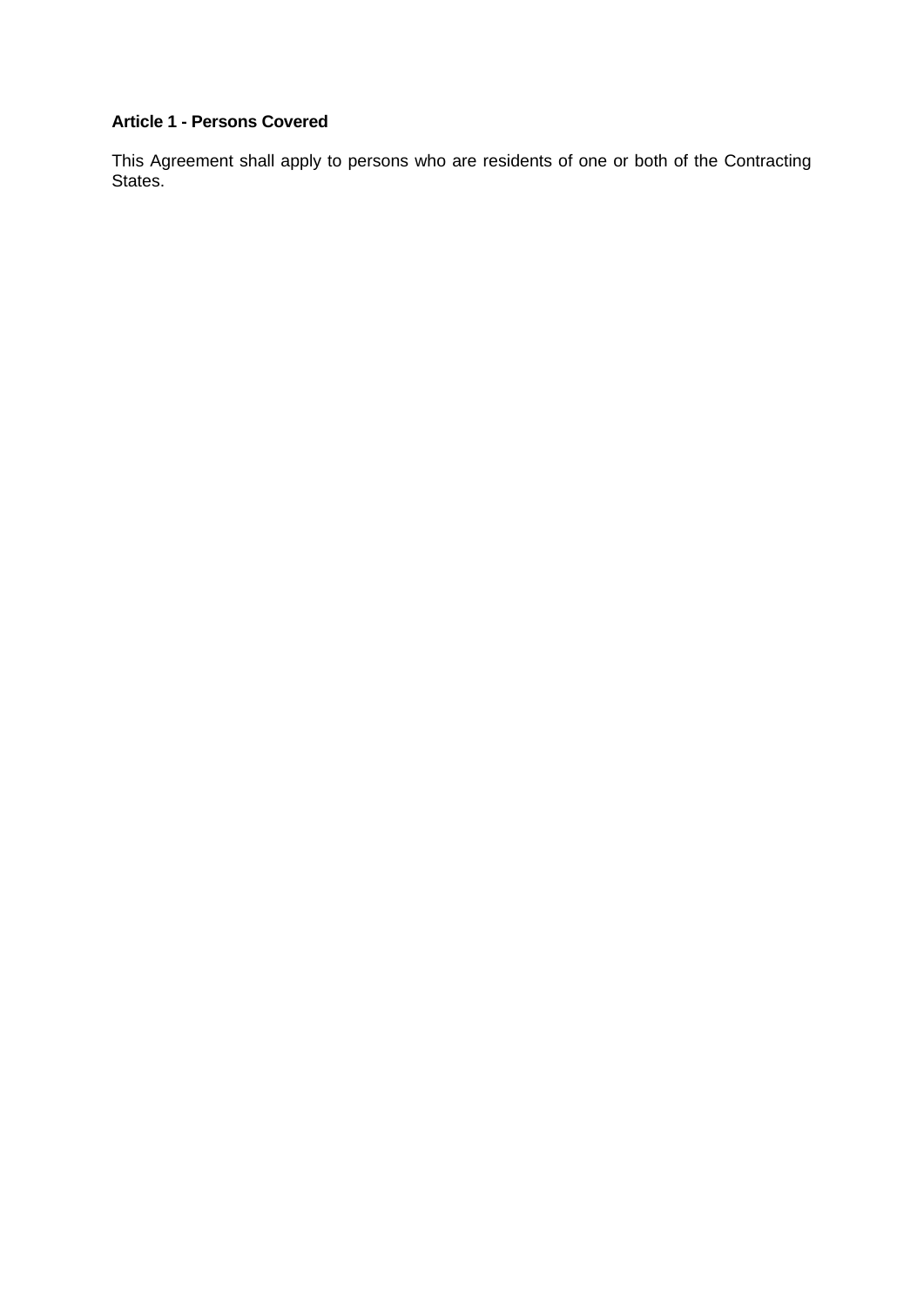## **Article 2 - Taxes Covered**

1. This Agreement shall apply to taxes on income imposed on behalf of a Contracting State or of its political subdivisions or local authorities, irrespective of the manner in which they are levied.

2. There shall be regarded as taxes on income all taxes imposed on total income or on elements of income, including taxes on gains from the alienation of movable or immovable property.

- 3. The existing taxes to which the Agreement shall apply are in particular:
	- (a) in Ukraine:
		- the individual income tax; and
		- the tax on profits of enterprises;
		- (hereinafter referred to as "Ukrainian tax");
	- (b) in Singapore:
		- the income tax
		- (hereinafter referred to as "Singapore tax").

4. The Agreement shall apply also to any identical or substantially similar taxes which are imposed after the date of signature of the Agreement in addition to, or in place of, the existing taxes. The competent authorities of the Contracting States shall notify each other of any significant changes which have been made in their taxation laws.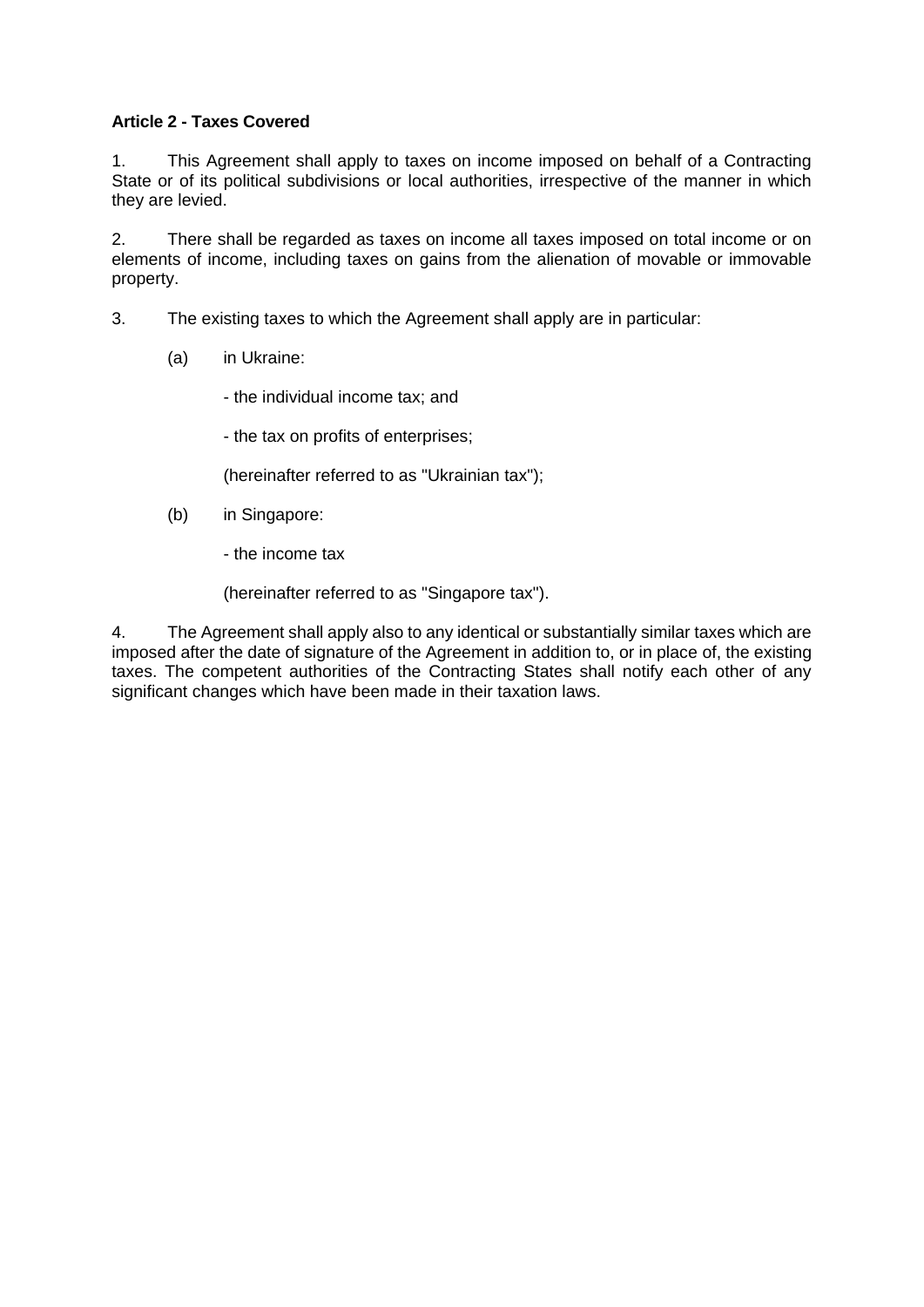## **Article 3 - General Definitions**

- 1. For the purposes of this Agreement, unless the context otherwise requires:
	- (a) the term "Ukraine" when used in a geographical sense, means the territory of Ukraine, its continental shelf and its exclusive (maritime) economic zone, including any area outside the territorial sea of Ukraine which in accordance with international law has been or may hereafter be designated, as an area within which the rights of Ukraine with respect to the sea-bed and sub-soil and their natural resources may be exercised;
	- (b) the term "Singapore" means the Republic of Singapore and when used in a geographical sense, the term "Singapore" includes the territorial waters of Singapore and any area extending beyond the limits of the territorial waters of Singapore, and the sea-bed and subsoil of any such area, which has been or may hereafter be designated under the laws of Singapore and in accordance with international law as an area over which Singapore has sovereign rights for the purposes of exploring and exploiting the natural resources, whether living or non-living;
	- (c) the term "Contracting State" means Ukraine or Singapore as the context requires;
	- (d) the term "person" includes an individual, a company and any other body of persons;
	- (e) the term "company" means any body corporate or any entity that is treated as a body corporate for tax purposes;
	- (f) the terms "enterprise of a Contracting State" and "enterprise of the other Contracting State" mean respectively an enterprise carried on by a resident of a Contracting State and an enterprise carried on by a resident of the other Contracting State;
	- (g) the term "international traffic" means any transport by a ship or aircraft operated by an enterprise of a Contracting State, except when the ship or aircraft is operated solely between places in the other Contracting State;
	- (h) the term "competent authority" means:
		- (i) in Ukraine, the Ministry of Finance of Ukraine or its authorised representative, and
		- (ii) in Singapore, the Minister for Finance or his authorised representative;
	- (i) the term "national", in relation to a Contracting State, means:
		- (i) any individual possessing the nationality or citizenship of that Contracting State;
		- (ii) any legal person, partnership or association deriving its status as such from the laws in force in a Contracting State.

2. As regards the application of the Agreement at any time by a Contracting State, any term not defined therein shall, unless the context otherwise requires, have the meaning that it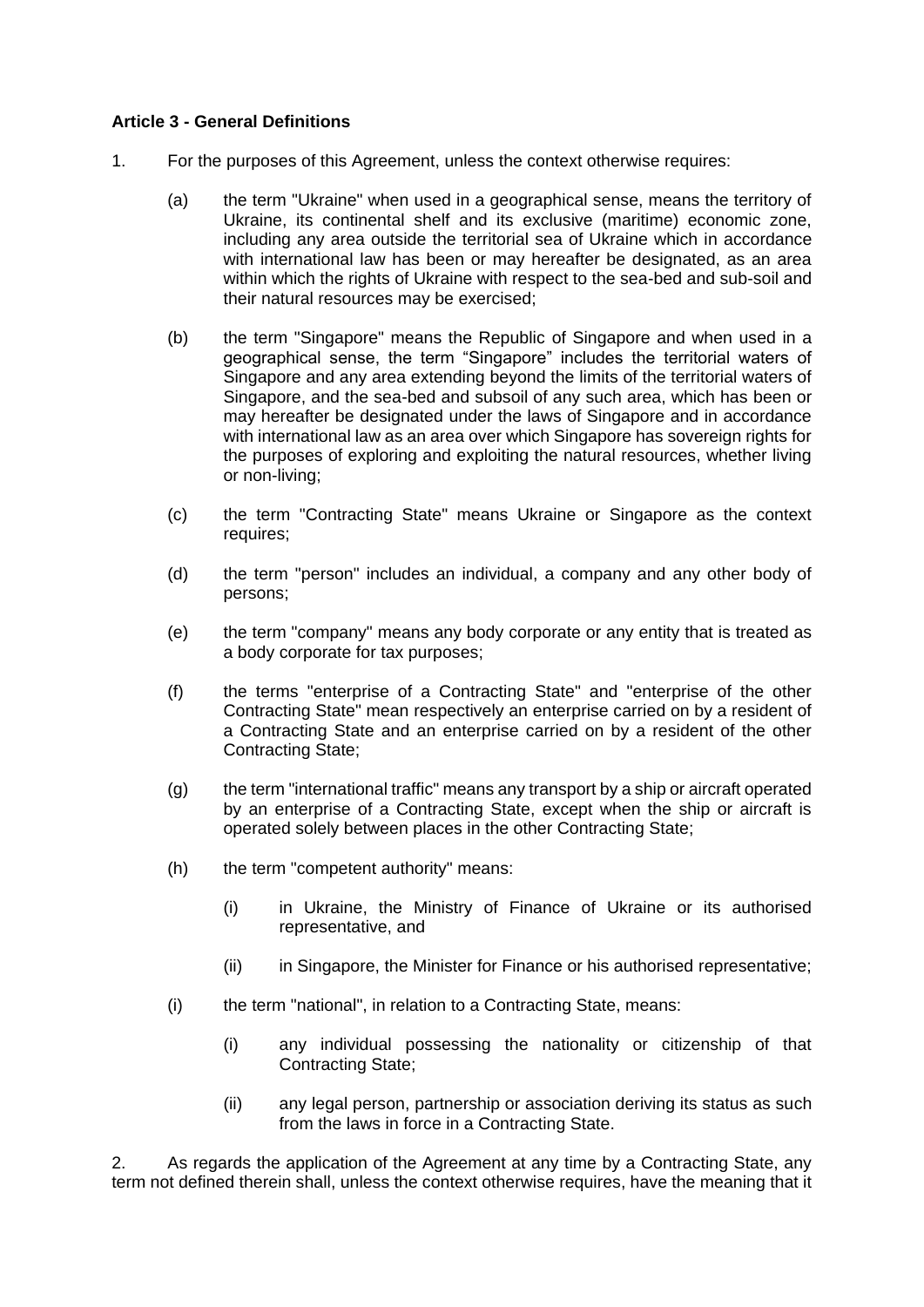has at that time under the law of that State for the purposes of the taxes to which the Agreement applies, any meaning under the applicable tax laws of that State prevailing over a meaning given to the term under other laws of that State.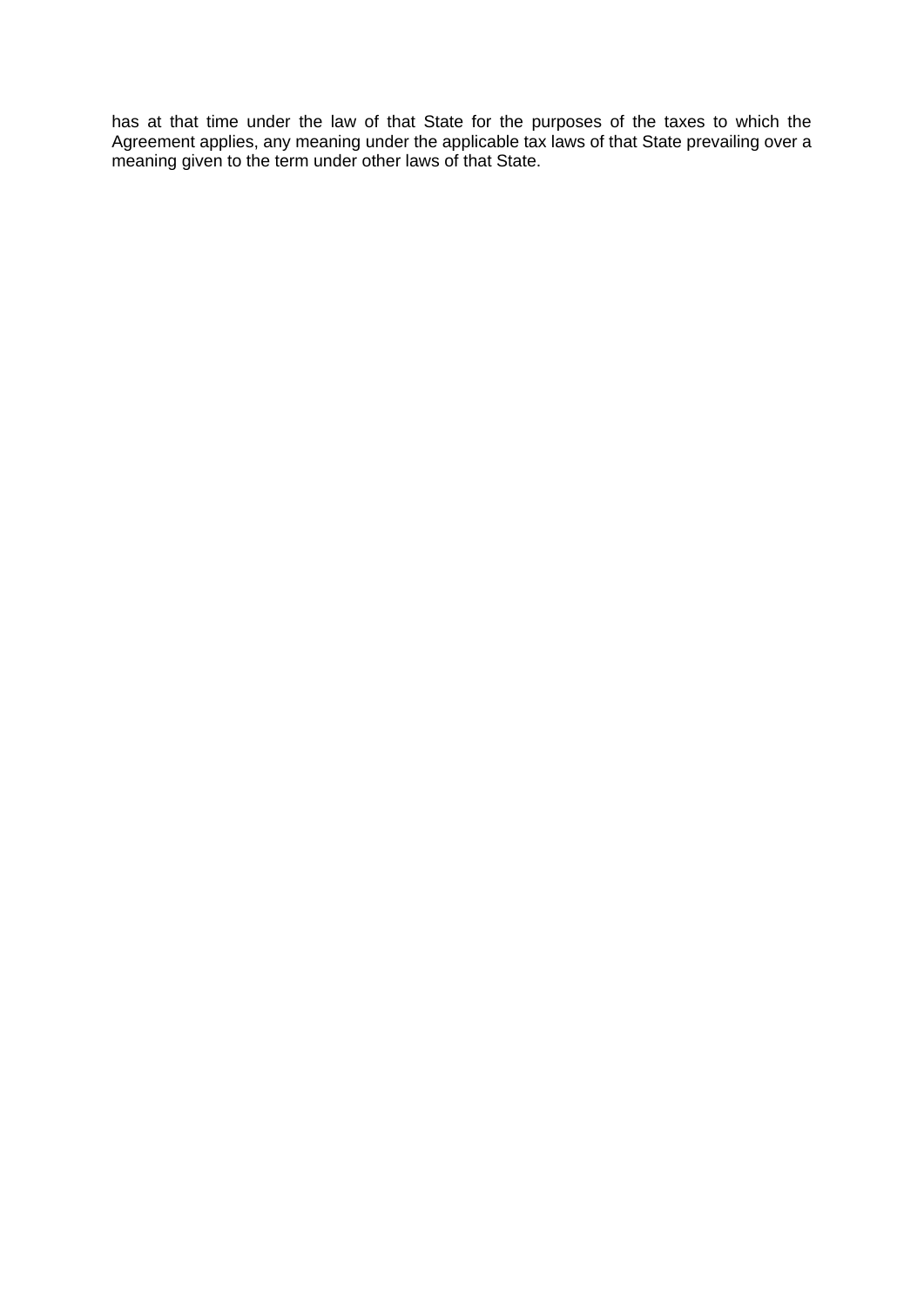## **Article 4 - Resident**

1. For the purposes of this Agreement, the term "resident of a Contracting State" means any person who, under the laws of that State, is liable to tax therein by reason of his domicile, residence, place of management, place of incorporation or any other criterion of a similar nature, and also includes that State and any political subdivision, local authority or statutory body thereof.

2. Where by reason of the provisions of paragraph 1 an individual is a resident of both Contracting States, then his status shall be determined as follows:

- (a) he shall be deemed to be a resident only of the Contracting State in which he has a permanent home available to him; if he has a permanent home available to him in both Contracting States, he shall be deemed to be a resident only of the Contracting State with which his personal and economic relations are closer (centre of vital interests);
- (b) if the Contracting State in which he has his centre of vital interests cannot be determined, or if he has not a permanent home available to him in either Contracting State, he shall be deemed to be a resident only of the Contracting State in which he has an habitual abode;
- (c) if he has an habitual abode in both Contracting States or in neither of them, he shall be deemed to be a resident only of the Contracting State of which he is a national;
- (d) in any other case, the competent authorities of the Contracting States shall settle the question by mutual agreement.

3. Where by reason of the provisions of paragraph 1 a person other than an individual is a resident of both Contracting States, the competent authorities of the Contracting States shall endeavour to settle the question by mutual agreement and determine the mode of application of the Agreement to such person. In the absence of such agreement, such person shall not be considered to be a resident of either Contracting State for purposes of enjoying benefits under the Agreement.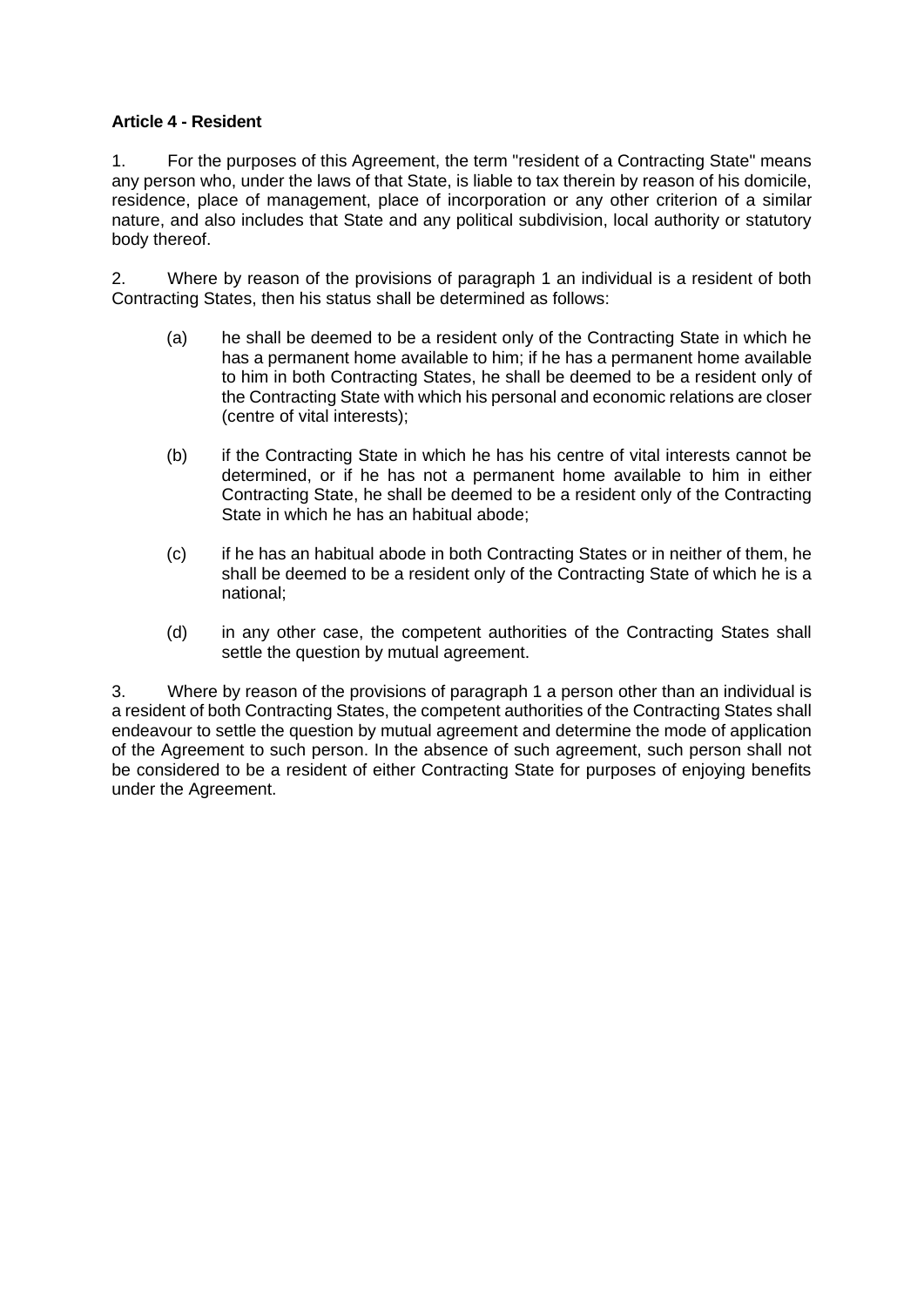## **Article 5 - Permanent Establishment**

1. For the purposes of this Agreement, the term "permanent establishment" means a fixed place of business through which the business of an enterprise is wholly or partly carried on.

- 2. The term "permanent establishment" includes especially:
	- (a) a place of management;
	- (b) a branch;
	- (c) an office;
	- (d) a factory;
	- (e) a workshop;
	- (f) a mine, an oil or gas well, a quarry or any other place of extraction of natural resources; and
	- (g) a warehouse or other structure used as a sales outlet.
- 3. The term "permanent establishment" also encompasses:
	- (a) a building site, a construction, assembly or installation project or supervisory activities in connection therewith, but only if such site, project or activities last more than twelve months;
	- (b) the furnishing of services, including consultancy services, by an enterprise through employees or other personnel engaged by the enterprise for such purpose, but only if activities of that nature continue (for the same or a connected project) within a Contracting State for a period or periods aggregating more than six months within any twelve-month period.
- 4. Notwithstanding the preceding provisions of this Article, the term "permanent establishment" shall be deemed not to include:
	- (a) the use of facilities solely for the purpose of storage, display or delivery of goods or merchandise belonging to the enterprise;
	- (b) the maintenance of a stock of goods or merchandise belonging to the enterprise solely for the purpose of storage, display or delivery;
	- (c) the maintenance of a stock of goods or merchandise belonging to the enterprise solely for the purpose of processing by another enterprise;
	- (d) the maintenance of a fixed place of business solely for the purpose of purchasing goods or merchandise or of collecting information, for the enterprise;
	- (e) the maintenance of a fixed place of business solely for the purpose of carrying on, for the enterprise, any other activity of a preparatory or auxiliary character;
	- (f) the maintenance of a fixed place of business solely for any combination of activities mentioned in sub-paragraphs (a) to (e), provided that the overall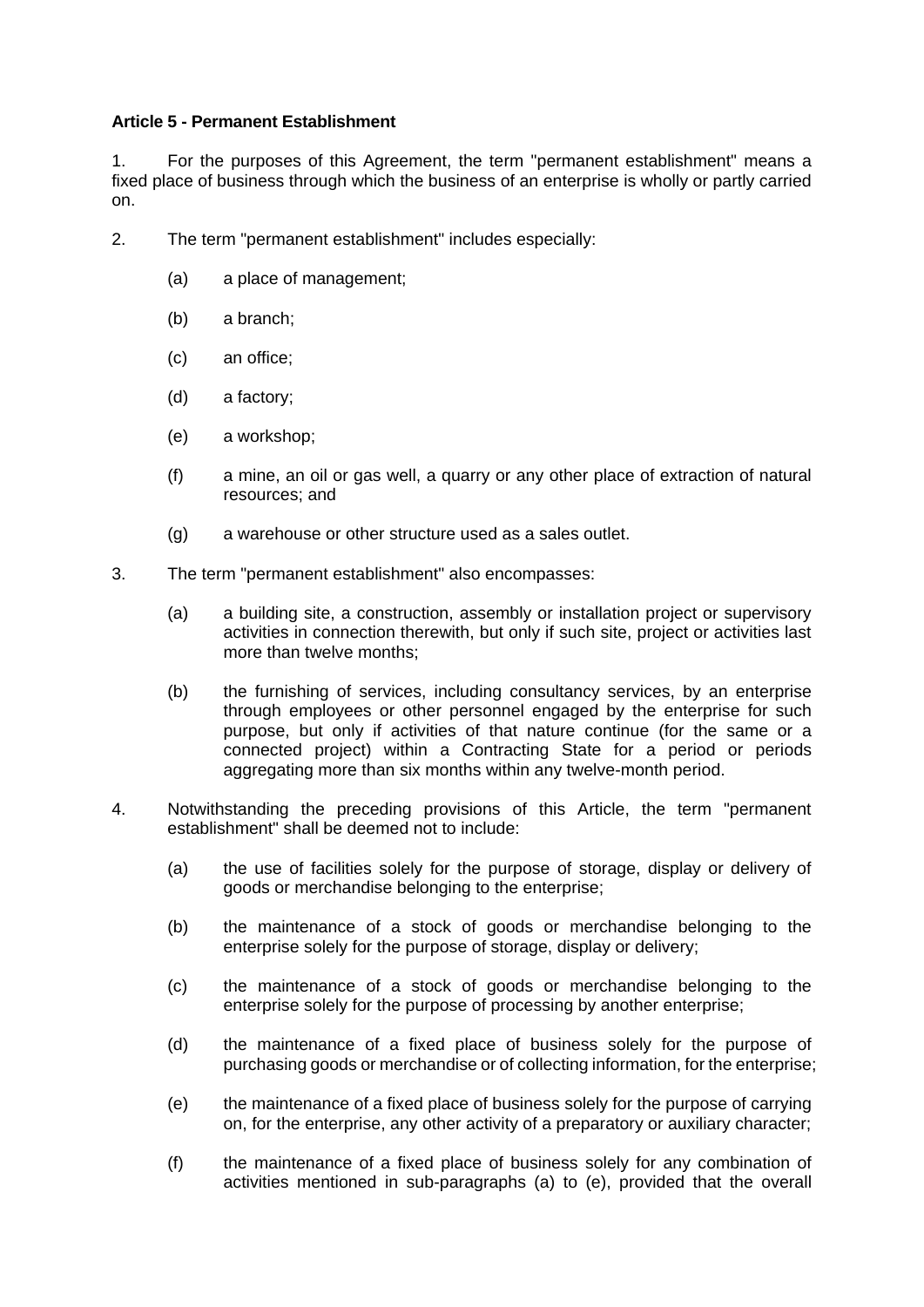activity of the fixed place of business resulting from this combination is of a preparatory or auxiliary character.

5. Notwithstanding the provisions of paragraphs 1 and 2, where a person - other than an agent of an independent status to whom paragraph 6 applies - is acting on behalf of an enterprise and has, and habitually exercises, in a Contracting State an authority to conclude contracts in the name of the enterprise, that enterprise shall be deemed to have a permanent establishment in that State in respect of any activities which that person undertakes for the enterprise, unless the activities of such person are limited to those mentioned in paragraph 4 which, if exercised through a fixed place of business, would not make this fixed place of business a permanent establishment under the provisions of that paragraph.

6. An enterprise of a Contracting State shall not be deemed to have a permanent establishment in the other Contracting State merely because it carries on business in that other State through a broker, general commission agent or any other agent of an independent status, provided that such persons are acting in the ordinary course of their business. However, when the activities of such an agent are devoted wholly or almost wholly on behalf of that enterprise, and conditions are made or imposed between that enterprise and the agent in their commercial and financial relations which differ from those which would have been made between independent enterprises, he will not be considered an agent of an independent status within the meaning of this paragraph.

7. The fact that a company which is a resident of a Contracting State controls or is controlled by a company which is a resident of the other Contracting State, or which carries on business in that other State (whether through a permanent establishment or otherwise), shall not of itself constitute either company a permanent establishment of the other.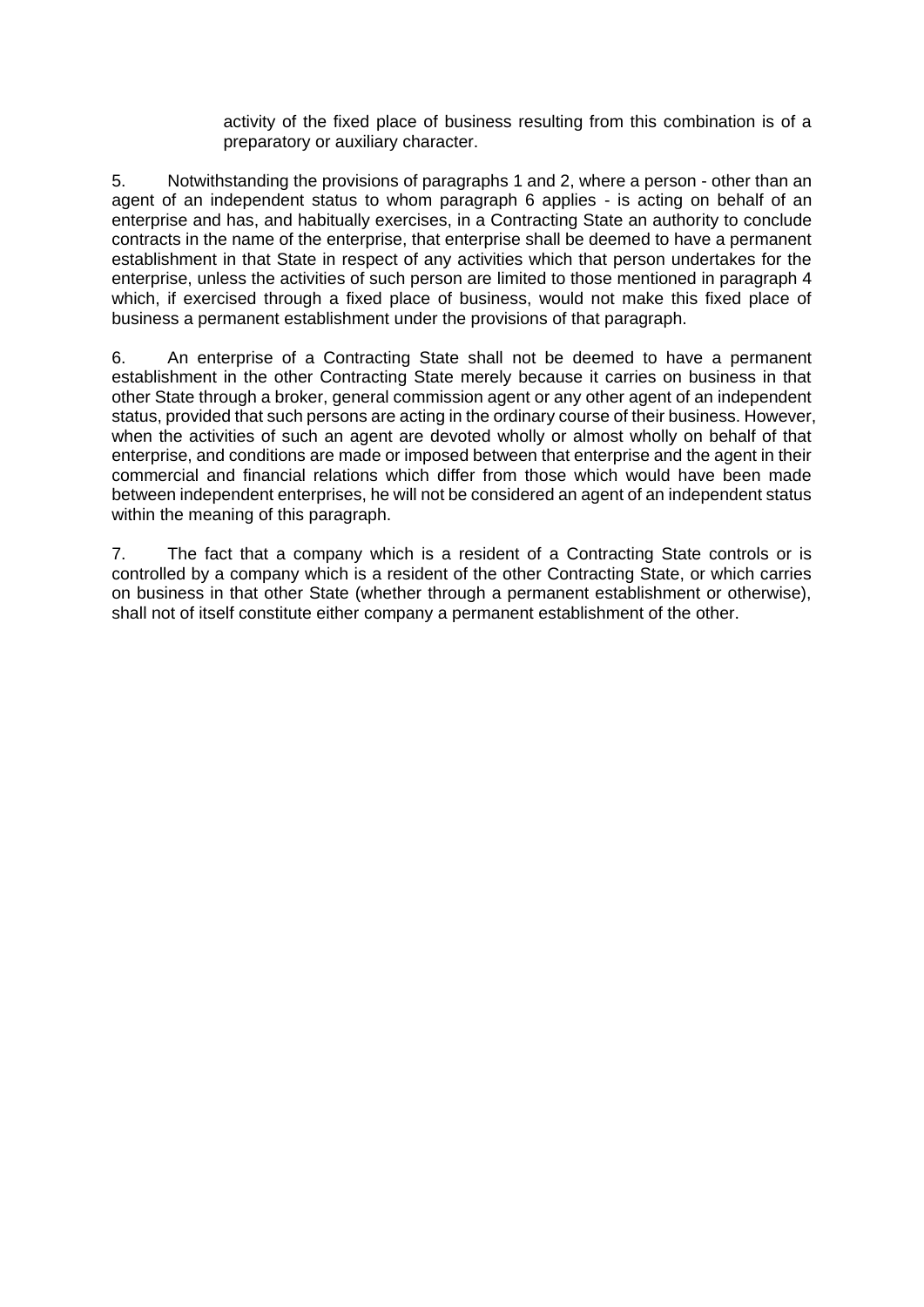## **Article 6 - Income from Immovable Property**

1. Income derived by a resident of a Contracting State from immovable property (including income from agriculture or forestry) situated in the other Contracting State may be taxed in that other State.

2. The term "immovable property" shall have the meaning which it has under the laws of the Contracting State in which the property in question is situated. The term shall in any case include property accessory to immovable property, livestock and equipment used in agriculture and forestry, rights to which the provisions of general law respecting landed property apply, usufruct of immovable property and rights to variable or fixed payments as consideration for the working of, or the right to work, mineral deposits, sources and other natural resources; ships and aircraft shall not be regarded as immovable property.

3. The provisions of paragraph 1 shall apply to income derived from the direct use, letting, or use in any other form of immovable property.

4. The provisions of paragraphs 1 and 3 shall also apply to the income from immovable property of an enterprise and to income from immovable property used for the performance of independent personal services.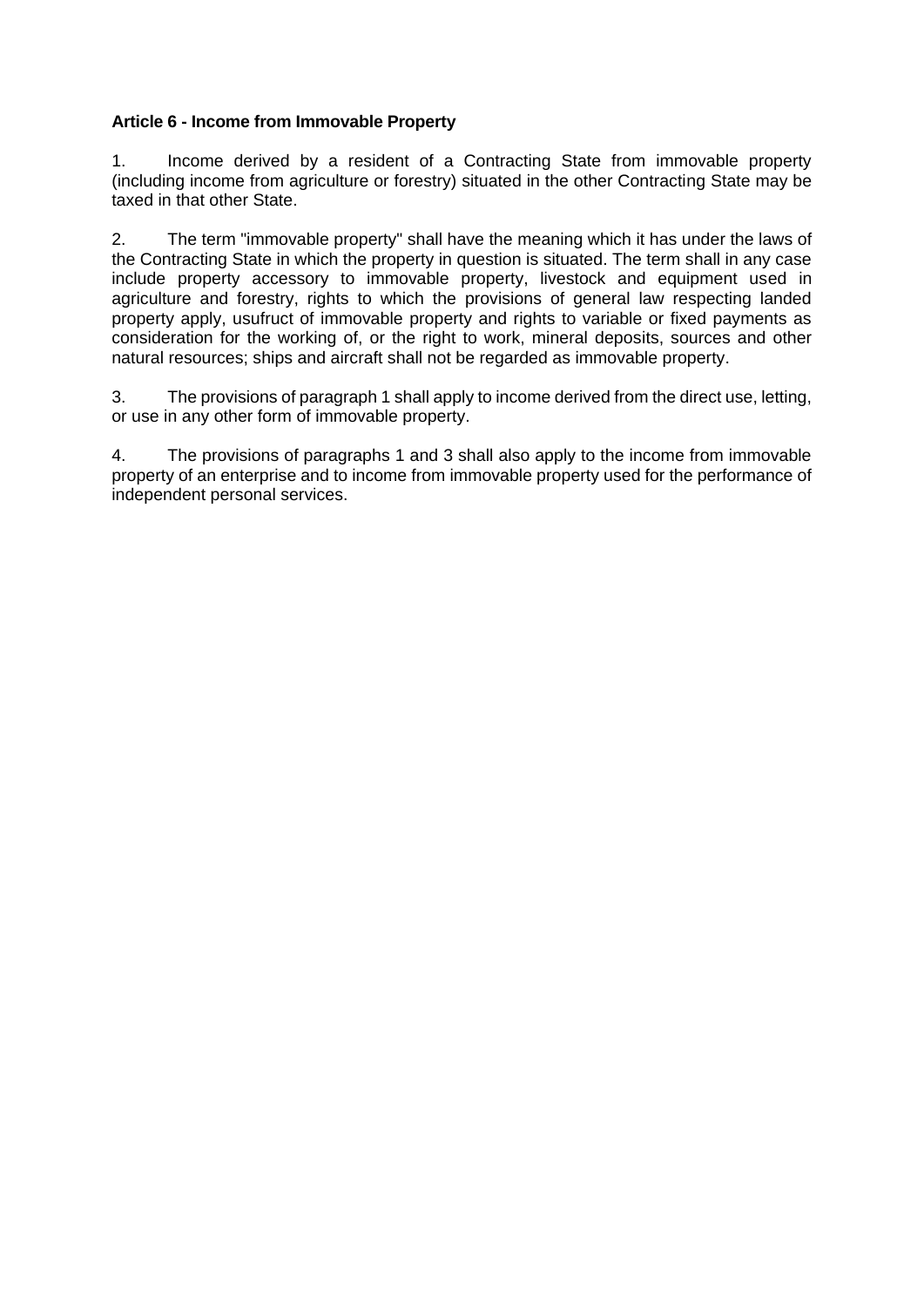## **Article 7 - Business Profits**

1. The profits of an enterprise of a Contracting State shall be taxable only in that State unless the enterprise carries on business in the other Contracting State through a permanent establishment situated therein. If the enterprise carries on business as aforesaid, the profits of the enterprise may be taxed in the other State but only so much of them as is attributable to that permanent establishment.

2. Subject to the provisions of paragraph 3, where an enterprise of a Contracting State carries on business in the other Contracting State through a permanent establishment situated therein, there shall in each Contracting State be attributed to that permanent establishment the profits which it might be expected to make if it were a distinct and separate enterprise engaged in the same or similar activities under the same or similar conditions and dealing wholly independently with the enterprise of which it is a permanent

establishment.

3. In determining the profits of a permanent establishment, there shall be allowed as deductions all expenses, including executive and general administrative expenses, which would be deductible if the permanent establishment were an independent enterprise, insofar as they are reasonably allocable to the permanent establishment, whether incurred in the Contracting State in which the permanent establishment is situated or elsewhere. However, no such deduction shall be allowed in respect of amounts, if any, paid (otherwise than towards reimbursement of actual expenses) by the permanent establishment to the head office of the enterprise or any of its other offices, by way of royalties, fees or other similar payments in return for the use of patents or other rights, or by way of commission, for specific services performed or for management, or, except in case of a banking enterprise, by way of interest on moneys lent to the permanent establishment. Likewise, no account shall be taken, in the determination of the profits of a permanent establishment, for amounts charged (otherwise than towards reimbursement of actual expenses), by the permanent establishment to the head office of the enterprise or any of its other offices, by way of royalties, fees or other similar payments in return for the use of patents or other rights, or by way of commission for specific services performed or for management, or, except in the case of a banking enterprise, by way of interest on moneys lent to the head office of the enterprise or any of its other offices.

4. Insofar as it has been customary in a Contracting State to determine the profits to be attributed to a permanent establishment on the basis of an apportionment of the total profits of the enterprise to its various parts, nothing in paragraph 2 shall preclude that Contracting State from determining the profits to be taxed by such an apportionment as may be customary; the method of apportionment adopted shall, however, be such that the result shall be in accordance with the principles contained in this Article.

5. No profits shall be attributed to a permanent establishment by reason of the mere purchase by that permanent establishment of goods or merchandise for the enterprise.

6. For the purposes of the preceding paragraphs, the profits to be attributed to the permanent establishment shall be determined by the same method year by year unless there is good and sufficient reason to the contrary.

7. Where profits include items of income which are dealt with separately in other Articles of this Agreement, then the provisions of those Articles shall not be affected by the provisions of this Article.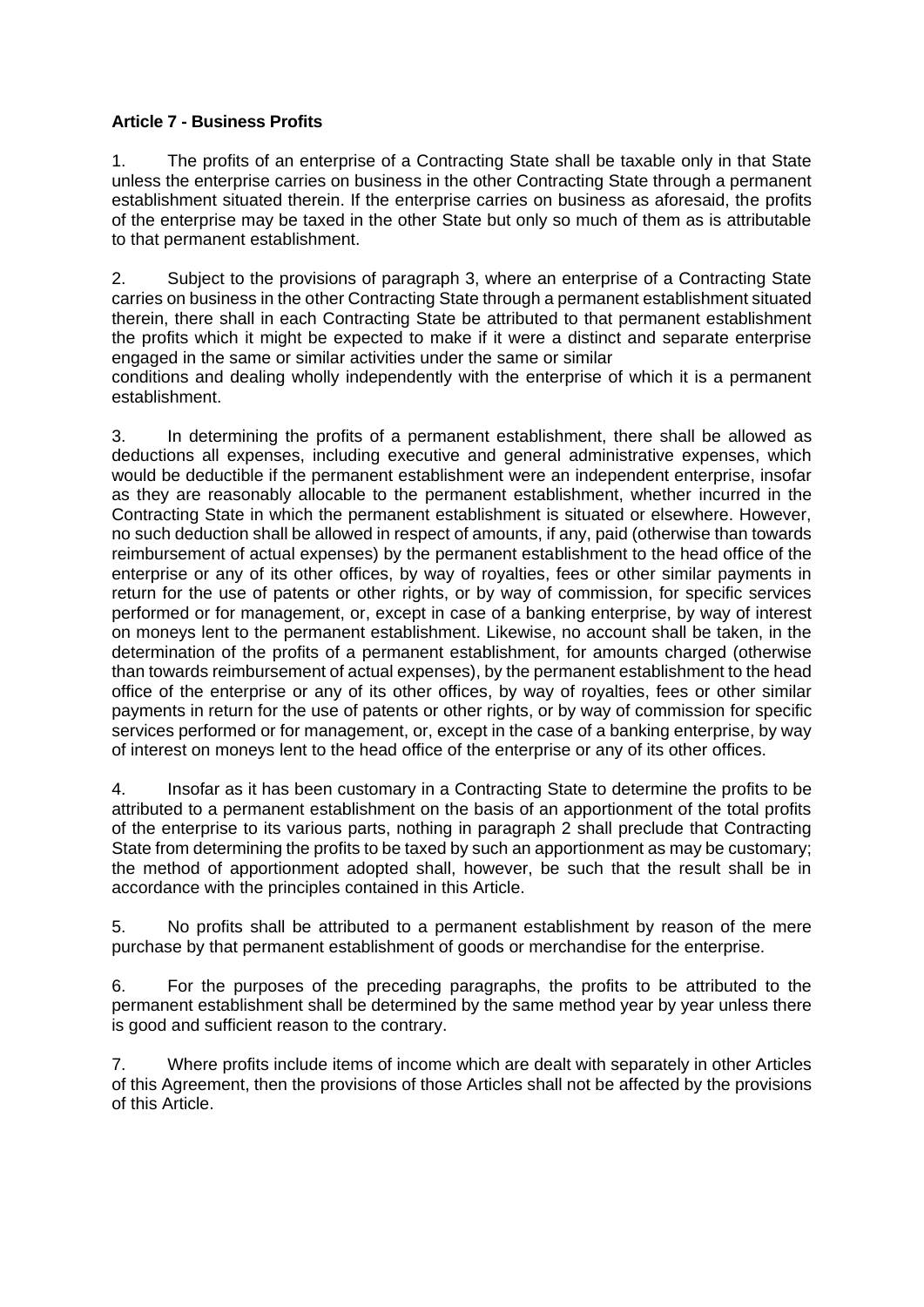## **Article 8 - Shipping and Air Transport**

1. Profits derived by an enterprise of a Contracting State from the operation of ships or aircraft in international traffic shall be taxable only in that State.

2. For the purposes of this Article, profits from the operation of ships or aircraft in international traffic shall include:

- (a) profits from the rental on a bareboat basis of ships or aircraft; and
- (b) profits from the use, maintenance or rental of containers (including trailers and related equipment for the transport of containers), used for the transport of goods or merchandise;

where such rental or such use, maintenance or rental, as the case may be, is incidental to the operation of ships or aircraft in international traffic.

3. The provisions of paragraph 1 shall also apply to profits from the participation in a pool, a joint business or an international operating agency.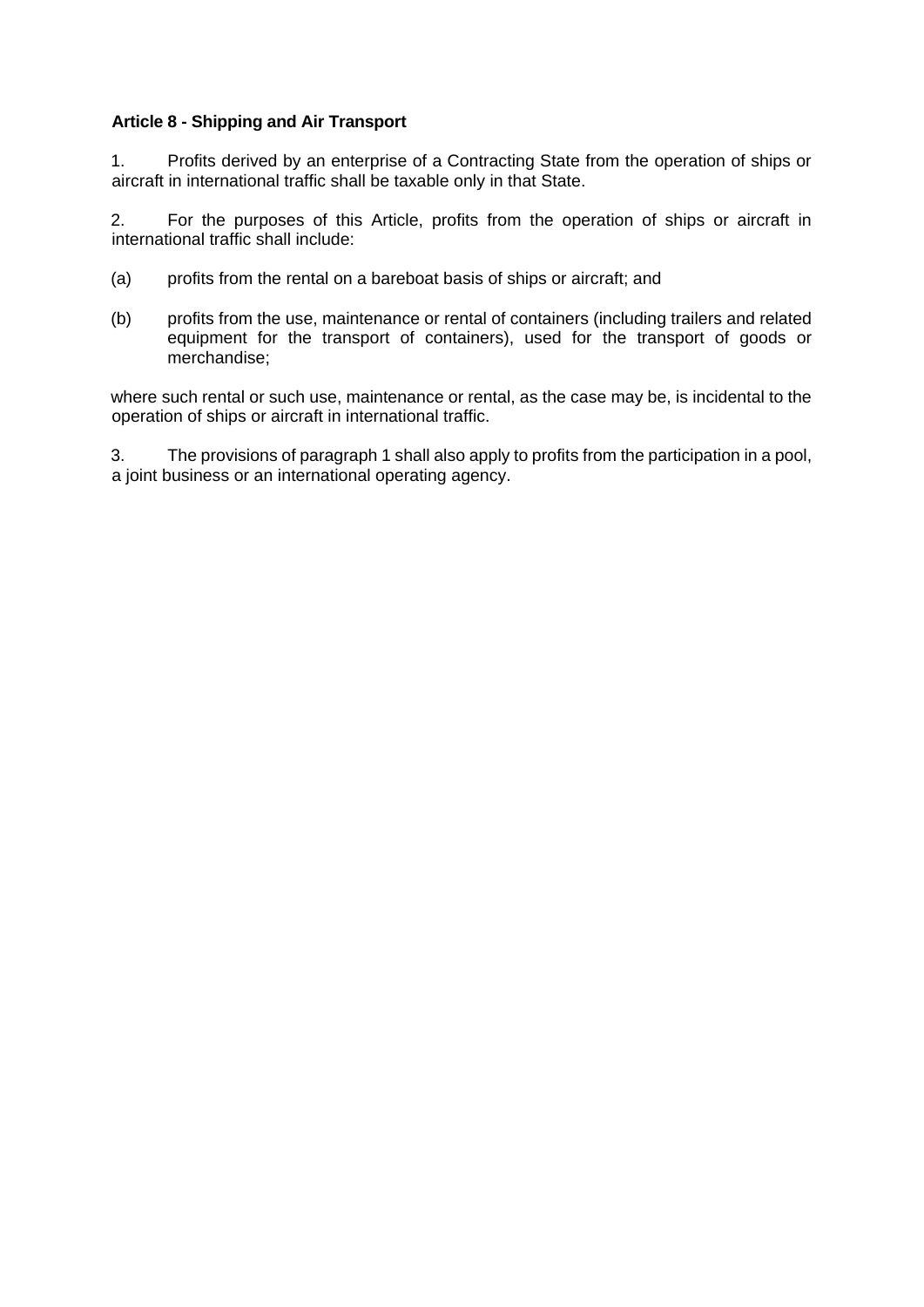## **Article 9 - Associated Enterprises**

- 1. Where
	- (a) an enterprise of a Contracting State participates directly or indirectly in the management, control or capital of an enterprise of the other Contracting State, or
	- (b) the same persons participate directly or indirectly in the management, control or capital of an enterprise of a Contracting State and an enterprise of the other Contracting State,

and in either case conditions are made or imposed between the two enterprises in their commercial or financial relations which differ from those which would be made between independent enterprises, then any profits which would, but for those conditions, have accrued to one of the enterprises, but, by reason of those conditions, have not so accrued, may be included in the profits of that enterprise and taxed accordingly.

2. Where a Contracting State includes in the profits of an enterprise of that State - and taxes accordingly - profits on which an enterprise of the other Contracting State has been charged to tax in that other State and the profits so included are profits which would have accrued to the enterprise of the first-mentioned State if the conditions made between the two enterprises had been those which would have been made between independent enterprises, then that other State shall make an appropriate adjustment to the amount of the tax charged therein on those profits where that other State considers the adjustment justified. In determining such adjustment, due regard shall be had to the other provisions of the Agreement and the competent authorities of the Contracting States shall**,** if necessary**,** consult each other.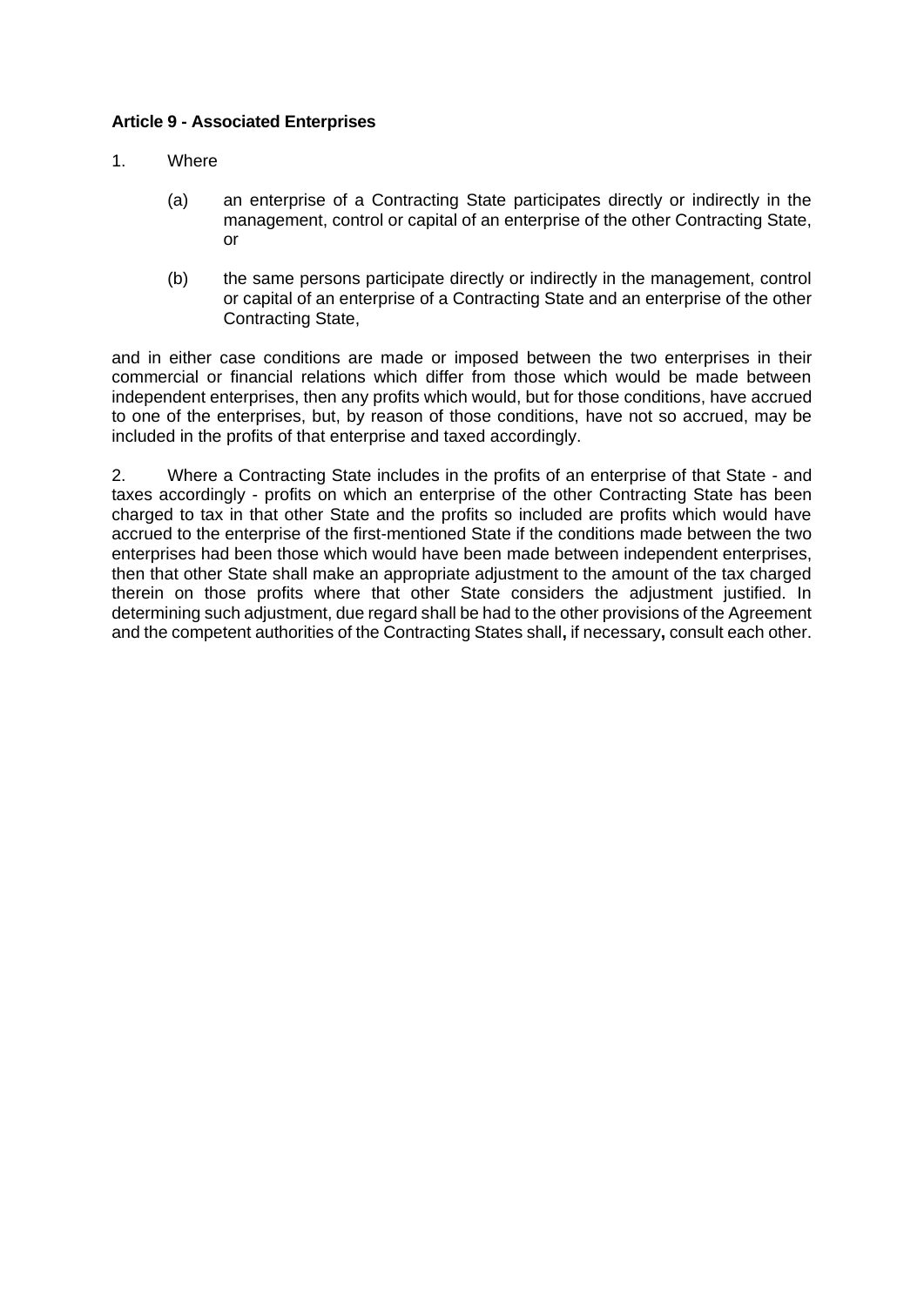## **Article 10 - Dividends**

1. Dividends paid by a company which is a resident of a Contracting State to a resident of the other Contracting State may be taxed in that other State.

2. However, such dividends may also be taxed in the Contracting State of which the company paying the dividends is a resident and according to the laws of that State, but if the beneficial owner of the dividends is a resident of the other Contracting State, the tax so charged shall not exceed:

- (a) 5 per cent of the gross amount of the dividends if the beneficial owner is a company (other than a partnership) which holds directly at least 20 per cent of the capital of the company paying the dividends;
- (b) 15 per cent of the gross amount of the dividends in all other cases.

The competent authorities of the Contracting States shall by mutual agreement settle the mode of application of these limitations.

This paragraph shall not affect the taxation of the company in respect of the profits out of which the dividends are paid.

3. Notwithstanding the provisions of paragraphs 1 and 2, dividends paid by a company which is a resident of a Contracting State shall be taxable only in the other Contracting State if the beneficial owner of the dividends is the Government of that other State, or the Central Bank thereof, or any other government institution thereof or statutory body as may be agreed from time to time between the competent authorities of the Contracting States.

4. The term "dividends" as used in this Article means income from shares, or other rights, not being debt-claims, participating in profits, as well as income from other corporate rights which is subjected to the same taxation treatment as income from shares by the laws of the State of which the company making the distribution is a resident.

5. The provisions of paragraphs 1 and 2 shall not apply if the beneficial owner of the dividends, being a resident of a Contracting State, carries on business in the other Contracting State of which the company paying the dividends is a resident, through a permanent establishment situated therein, or performs in that other State independent personal services from a fixed base situated therein, and the holding in respect of which the dividends are paid is effectively connected with such permanent establishment or fixed base. In such case the provisions of Article 7 or Article 14, as the case may be, shall apply.

6. Where a company which is a resident of a Contracting State derives profits or income from the other Contracting State, that other State may not impose any tax on the dividends paid by the company, except insofar as such dividends are paid to a resident of that other State or insofar as the holding in respect of which the dividends are paid is effectively connected with a permanent establishment or a fixed base situated in that other State, nor subject the company's undistributed profits to a tax on undistributed profits, even if the dividends paid or the undistributed profits consist wholly or partly of profits or income arising in such other State.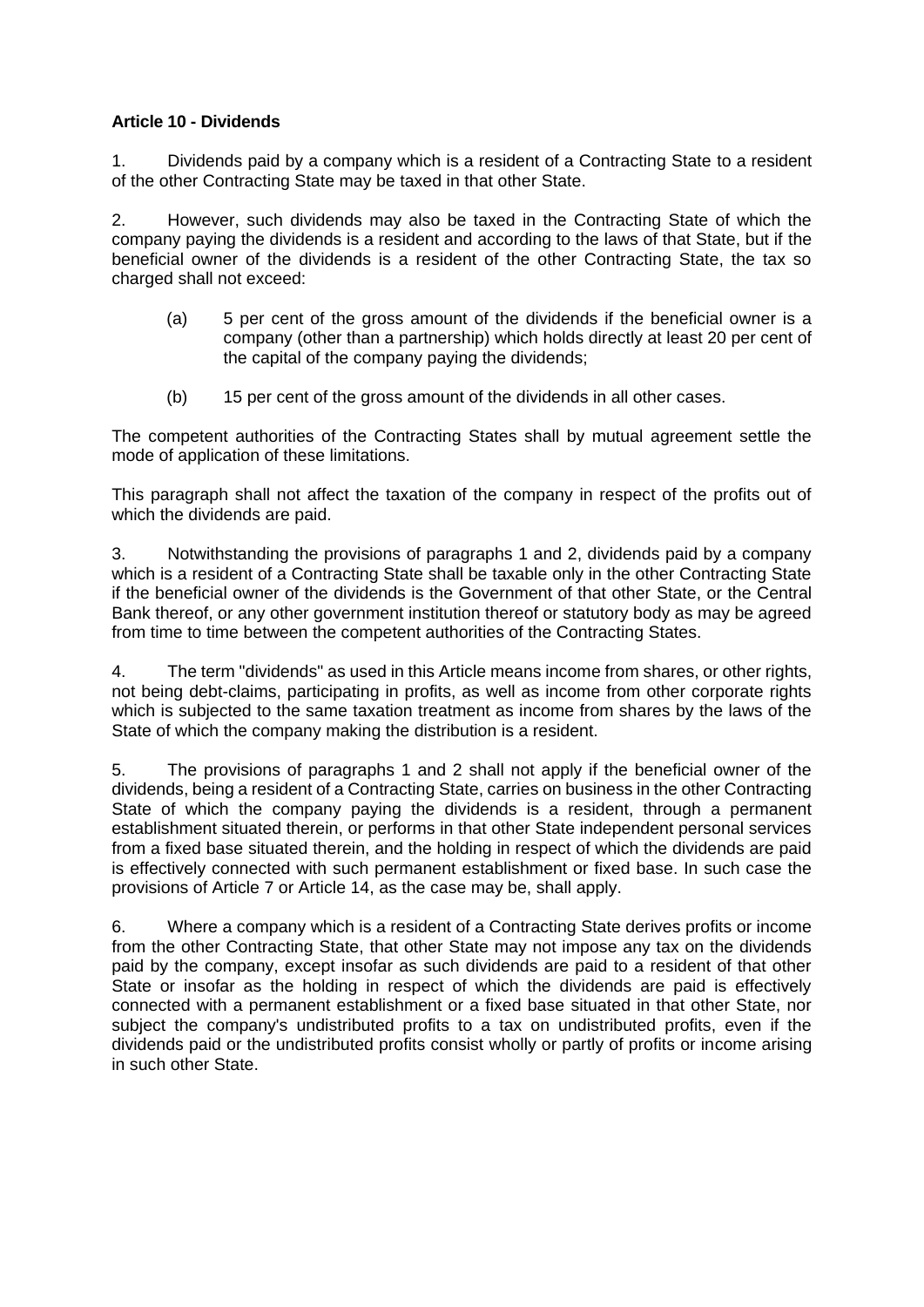## **Article 11 - Interest**

1. Interest arising in a Contracting State and paid to a resident of the other Contracting State may be taxed in that other State.

2. However, such interest may also be taxed in the Contracting State in which it arises and according to the laws of that State, but if the beneficial owner of the interest is a resident of the other Contracting State, the tax so charged shall not exceed 10 per cent of the gross amount of the interest.

The competent authorities of the Contracting States shall by mutual agreement settle the mode of application of this limitation.

3. Notwithstanding the provisions of paragraphs 1 and 2, interest paid by a company which is a resident of a Contracting State shall be taxable only in the other Contracting State if the beneficial owner of the interest is the Government of that other State, or the Central Bank thereof, or any other government institution thereof or statutory body as may be agreed from time to time between the competent authorities of the Contracting States.

4. The term "interest" as used in this Article means income from debt-claims of every kind, whether or not secured by mortgage and whether or not carrying a right to participate in the debtor's profits, and in particular, income from government securities and income from bonds or debentures, including premiums and prizes attaching to such securities, bonds or debentures. Penalty charges for late payment shall not be regarded as interest for the purpose of this Article.

5. The provisions of paragraphs 1 and 2 shall not apply if the beneficial owner of the interest, being a resident of a Contracting State, carries on business in the other Contracting State in which the interest arises, through a permanent establishment situated therein, or performs in that other State independent personal services from a fixed base situated therein, and the debt-claim in respect of which the interest is paid is effectively connected with such permanent establishment or fixed base. In such case the provisions of Article 7 or Article 14, as the case may be, shall apply.

6. Interest shall be deemed to arise in a Contracting State when the payer is a resident of that State. Where, however, the person paying the interest, whether he is a resident of a Contracting State or not, has in a Contracting State a permanent establishment or a fixed base in connection with which the indebtedness on which the interest is paid was incurred, and such interest is borne by such permanent establishment or fixed base, then such interest shall be deemed to arise in the State in which the permanent establishment or fixed base is situated.

7. Where, by reason of a special relationship between the payer and the beneficial owner or between both of them and some other person, the amount of the interest, having regard to the debt-claim for which it is paid, exceeds the amount which would have been agreed upon by the payer and the beneficial owner in the absence of such relationship, the provisions of this Article shall apply only to the last-mentioned amount. In such case, the excess part of the payments shall remain taxable according to the laws of each Contracting State, due regard being had to the other provisions of this Agreement.

8. The provisions of this Article shall not apply if it was the main purpose or one of the main purposes of any person concerned with the creation or assignment of the debt-claim in respect of which the interest is paid to take advantage of this Article by means of that creation or assignment.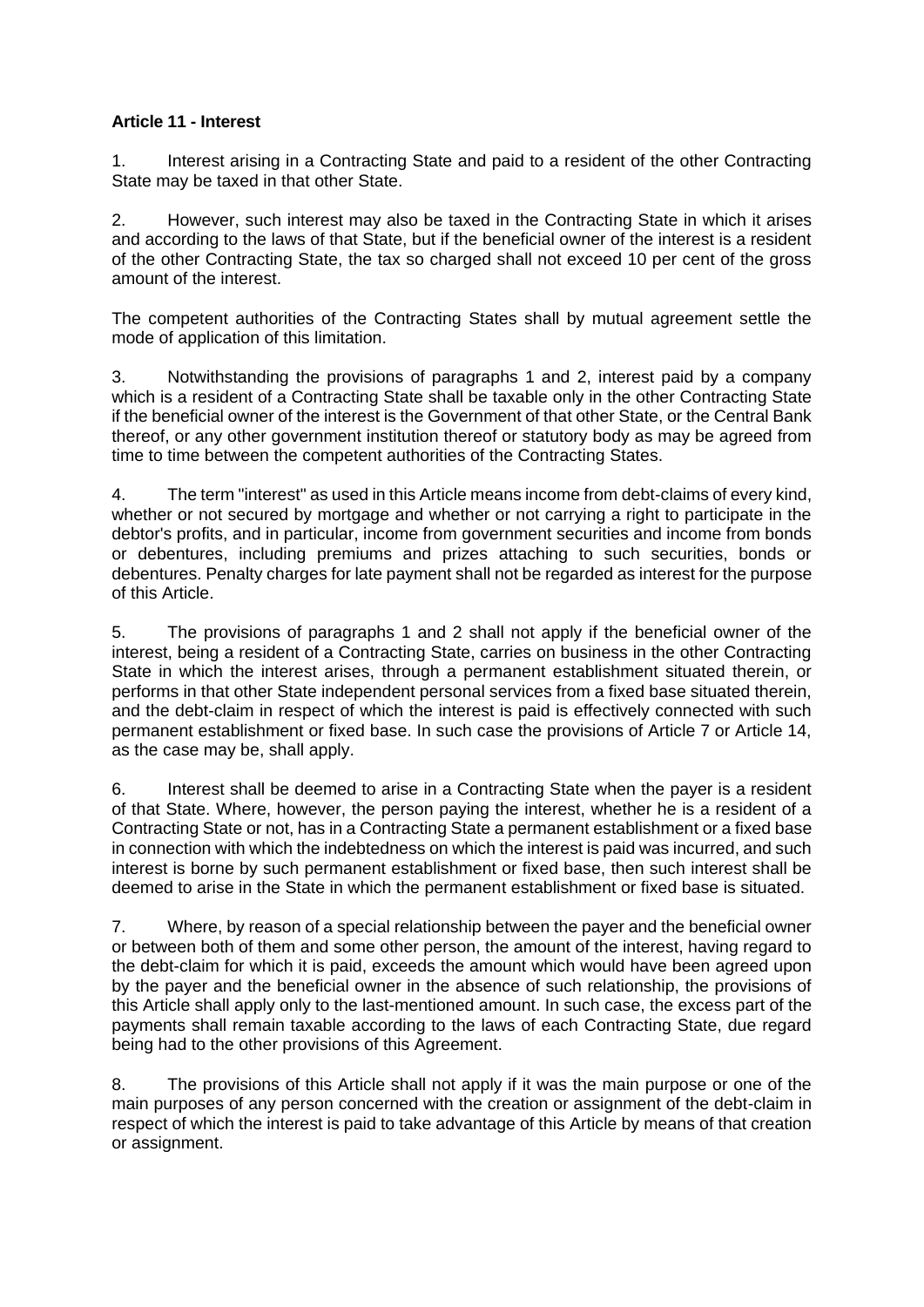## **Article 12 - Royalties**

1. Royalties arising in a Contracting State and paid to a resident of the other Contracting State may be taxed in that other State.

2. However, such royalties may also be taxed in the Contracting State in which they arise and according to the laws of that State, but if the beneficial owner of the royalties is a resident of the other Contracting State, the tax so charged shall not exceed 7.5 per cent of the gross amount of the royalties.

The competent authorities of the Contracting States shall by mutual agreement settle the mode of application of this limitation.

3. The term "royalties" as used in this Article means payments of any kind received as a consideration for the use of, or the right to use, any copyright of literary, artistic or scientific work including cinematograph films, and films or tapes for radio or television broadcasting, any computer software, patent, trade mark, design or model, plan, secret formula or process, or for the use of, or right to use, industrial, commercial or scientific equipment, or for information concerning industrial, commercial or scientific experience.

4. The provisions of paragraphs 1 and 2 shall not apply if the beneficial owner of the royalties, being a resident of a Contracting State, carries on business in the other Contracting State in which the royalties arise, through a permanent establishment situated therein, or performs in that other State independent personal services from a fixed base situated therein, and the right or property in respect of which the royalties are paid is effectively connected with such permanent establishment or fixed base. In such case the provisions of Article 7 or Article 14, as the case may be, shall apply.

5. Royalties shall be deemed to arise in a Contracting State when the payer is a resident of that State. Where, however, the person paying the royalties, whether he is a resident of a Contracting State or not, has in a Contracting State a permanent establishment or a fixed base in connection with which the liability to pay the royalties was incurred, and such royalties are borne by such permanent establishment or fixed base, then such royalties shall be deemed to arise in the Contracting State in which the permanent establishment or fixed base is situated.

6. Where, by reason of a special relationship between the payer and the beneficial owner or between both of them and some other person, the amount of the royalties, having regard to the use, right or information for which they are paid, exceeds the amount which would have been agreed upon by the payer and the beneficial owner in the absence of such relationship, the provisions of this Article shall apply only to the last-mentioned amount. In such case, the excess part of the payments shall remain taxable according to the laws of each Contracting State, due regard being had to the other provisions of this Agreement.

7. The provisions of this Article shall not apply if it was the main purpose or one of the main purposes of any person concerned with the creation or assignment of the rights in respect of which the royalties are paid to take advantage of this Article by means of that creation or assignment.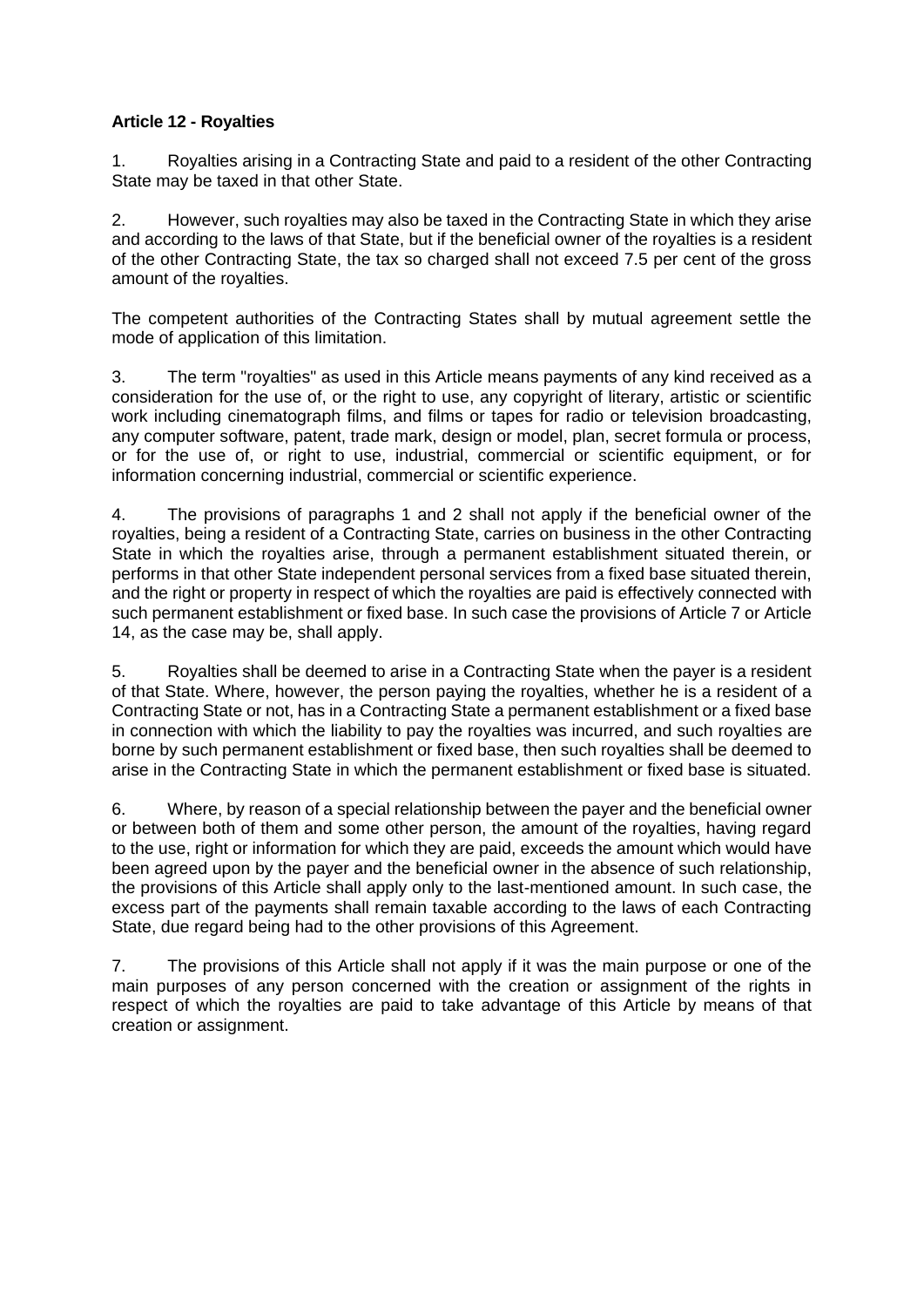## **Article 13 - Capital Gains**

1. Gains derived by a resident of a Contracting State from the alienation of immovable property referred to in Article 6 and situated in the other Contracting State may be taxed in that other State.

- 2. Gains derived by a resident of a Contracting State from the alienation of:
	- (a) shares, other than shares traded on a recognised Stock Exchange, deriving at least three-quarters of their value directly or indirectly from immovable property situated in the other Contracting State, or
	- (b) an interest in a partnership the assets of which derive at least three-quarters of their value directly or indirectly from immovable property situated in the other Contracting State,

may be taxed in that other State.

For the purposes of sub-paragraph (b) of this paragraph, assets consisting of shares referred to in sub-paragraph (a) of this paragraph shall be regarded as immovable property.

3. Gains from the alienation of movable property forming part of the business property of a permanent establishment which an enterprise of a Contracting State has in the other Contracting State or of movable property pertaining to a fixed base available to a resident of a Contracting State in the other Contracting State for the purpose of performing independent personal services, including such gains from the alienation of such a permanent establishment (alone or with the whole enterprise) or of such fixed base, may be taxed in that other State.

4. Gains derived by an enterprise of a Contracting State from the alienation of ships or aircraft operated in international traffic, or movable property pertaining to the operation of such ships or aircraft, shall be taxable only in that State.

5. Gains from the alienation of any property other than that referred to in paragraphs 1, 2, 3 and 4 shall be taxable only in the Contracting State of which the alienator is a resident.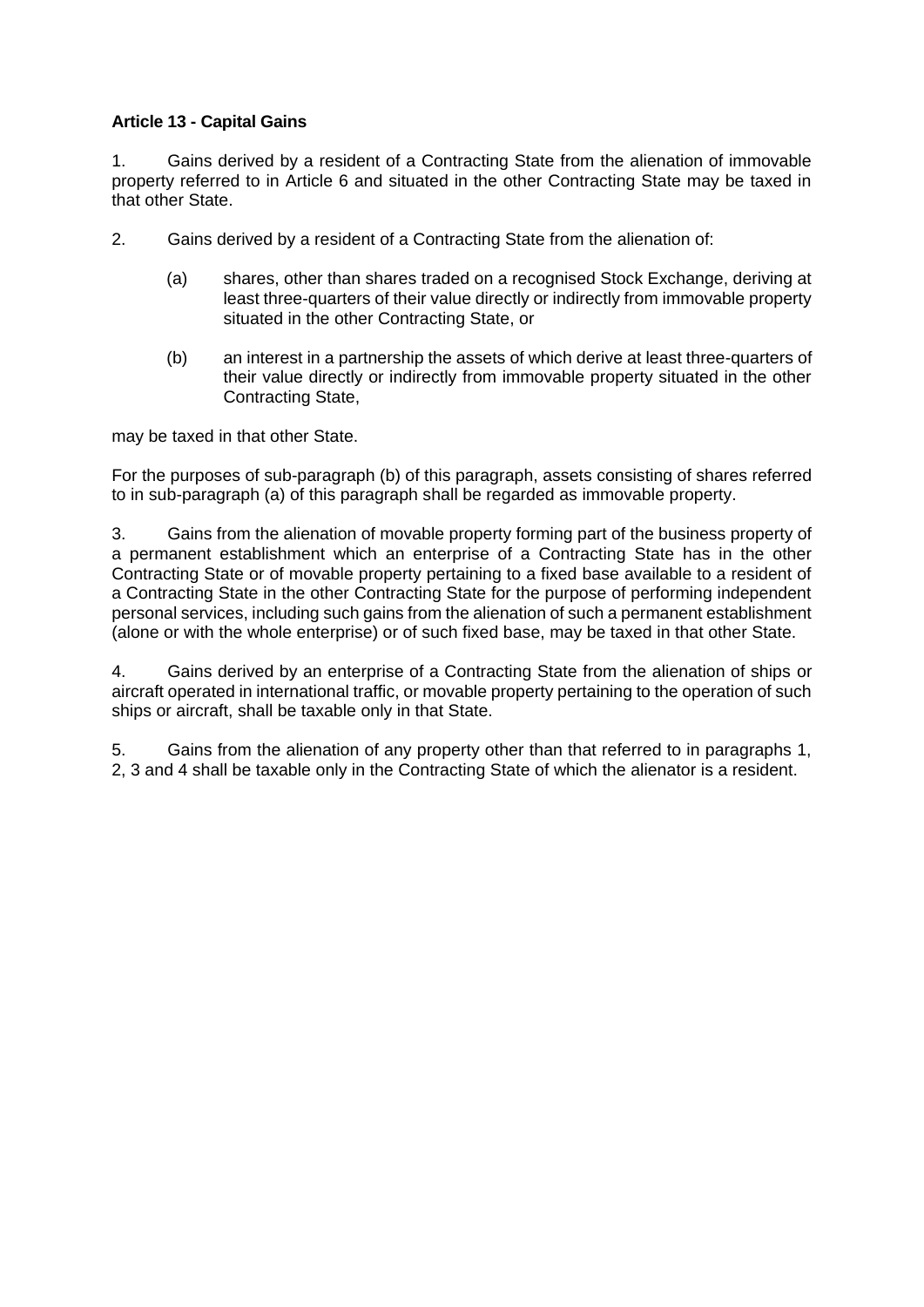## **Article 14 - Independent Personal Services**

1. Income derived by an individual who is a resident of a Contracting State from the performance of professional services or other activities of an independent character shall be taxable only in that State except in the following circumstances when such income may also be taxed in the other Contracting State:

- (a) if he has a fixed base regularly available to him in the other Contracting State for the purpose of performing his activities; in that case, only so much of the income as is attributable to that fixed base may be taxed in that other Contracting State; or
- (b) if his stay in the other Contracting State is for a period or periods exceeding in the aggregate 183 days in any twelve-month period commencing or ending in the calendar year concerned; in that case, only so much of the income as is derived from his activities performed in that other State may be taxed in that other State.

2. The term "professional services" includes especially independent scientific, literary, artistic, educational or teaching activities as well as the independent activities of physicians, lawyers, engineers, architects, dentists and accountants.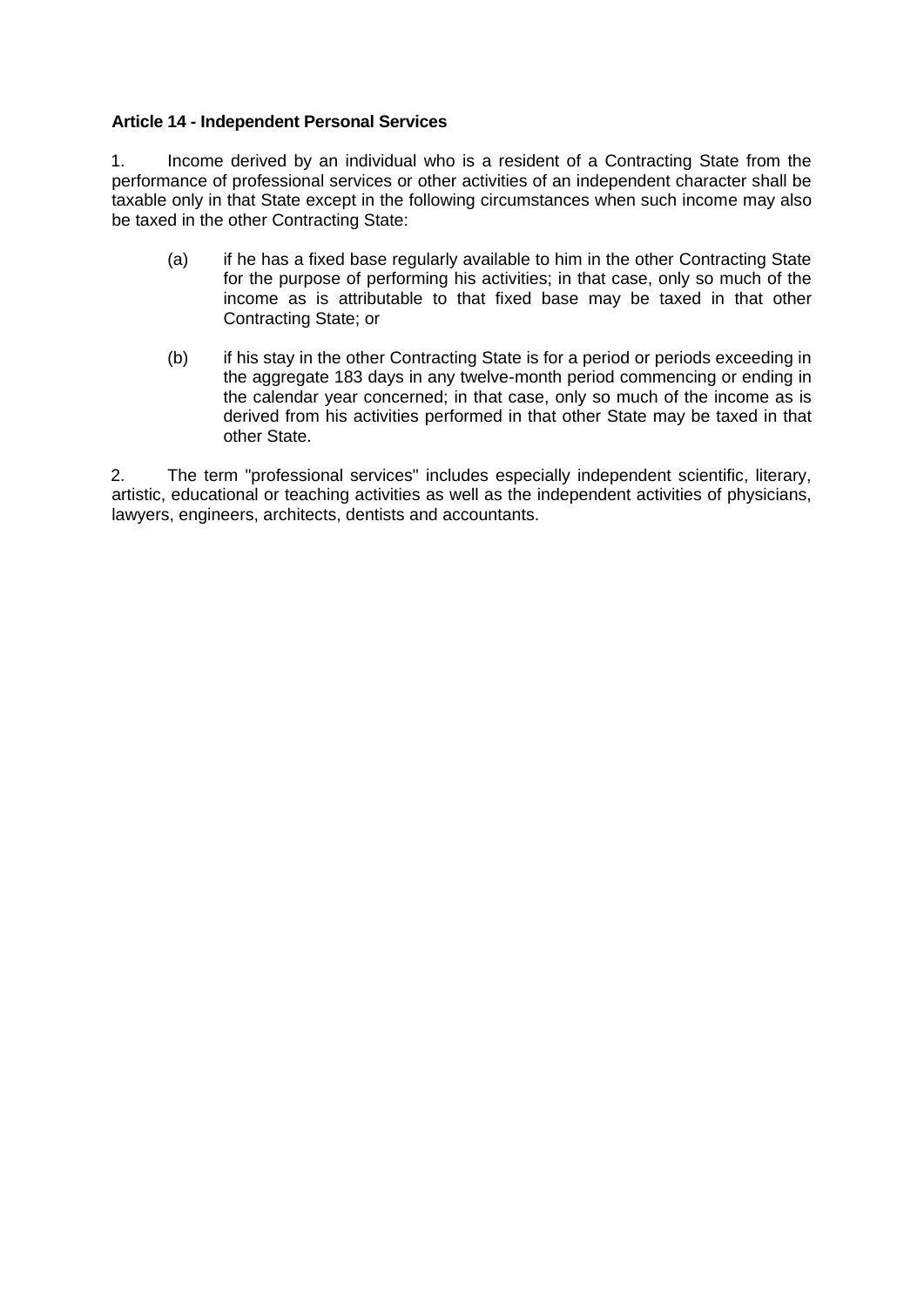#### **Article 15 - Dependent Personal Services**

- 1. Subject to the provisions of Articles 16, 18 and 19, salaries, wages and other similar remuneration derived by a resident of a Contracting State in respect of an employment shall be taxable only in that State unless the employment is exercised in the other Contracting State. If the employment is so exercised, such remuneration as is derived therefrom may be taxed in that other State.
- 2. Notwithstanding the provisions of paragraph 1, remuneration derived by a resident of a Contracting State in respect of an employment exercised in the other Contracting State shall be taxable only in the first-mentioned State if:
	- (a) the recipient is present in the other State for a period or periods not exceeding in the aggregate 183 days in any twelve month period commencing or ending in the calendar year concerned; and
	- (b) the remuneration is paid by, or on behalf of, an employer who is not a resident of the other State; and
	- (c) the remuneration is not borne by a permanent establishment or a fixed base which the employer has in the other State.
- 3. Notwithstanding the preceding provisions of this Article, remuneration derived in respect of an employment exercised aboard a ship or aircraft operated in international traffic may be taxed in the Contracting State of which the enterprise operating the ship or aircraft is a resident.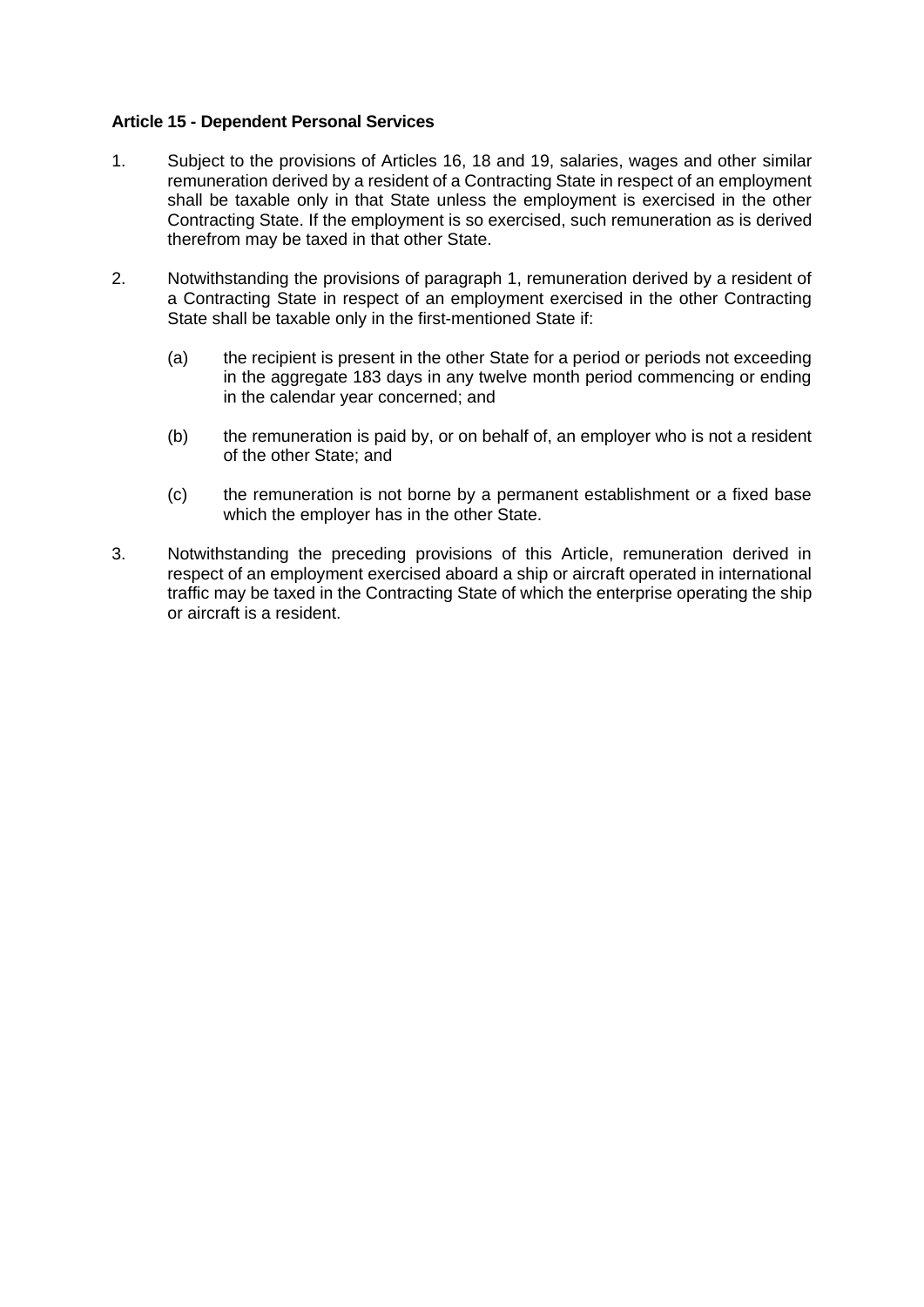## **Article 16 - Directors' Fees**

Directors' fees and other similar payments derived by a resident of a Contracting State in his capacity as a member of the board of directors of a company which is a resident of the other Contracting State may be taxed in that other State.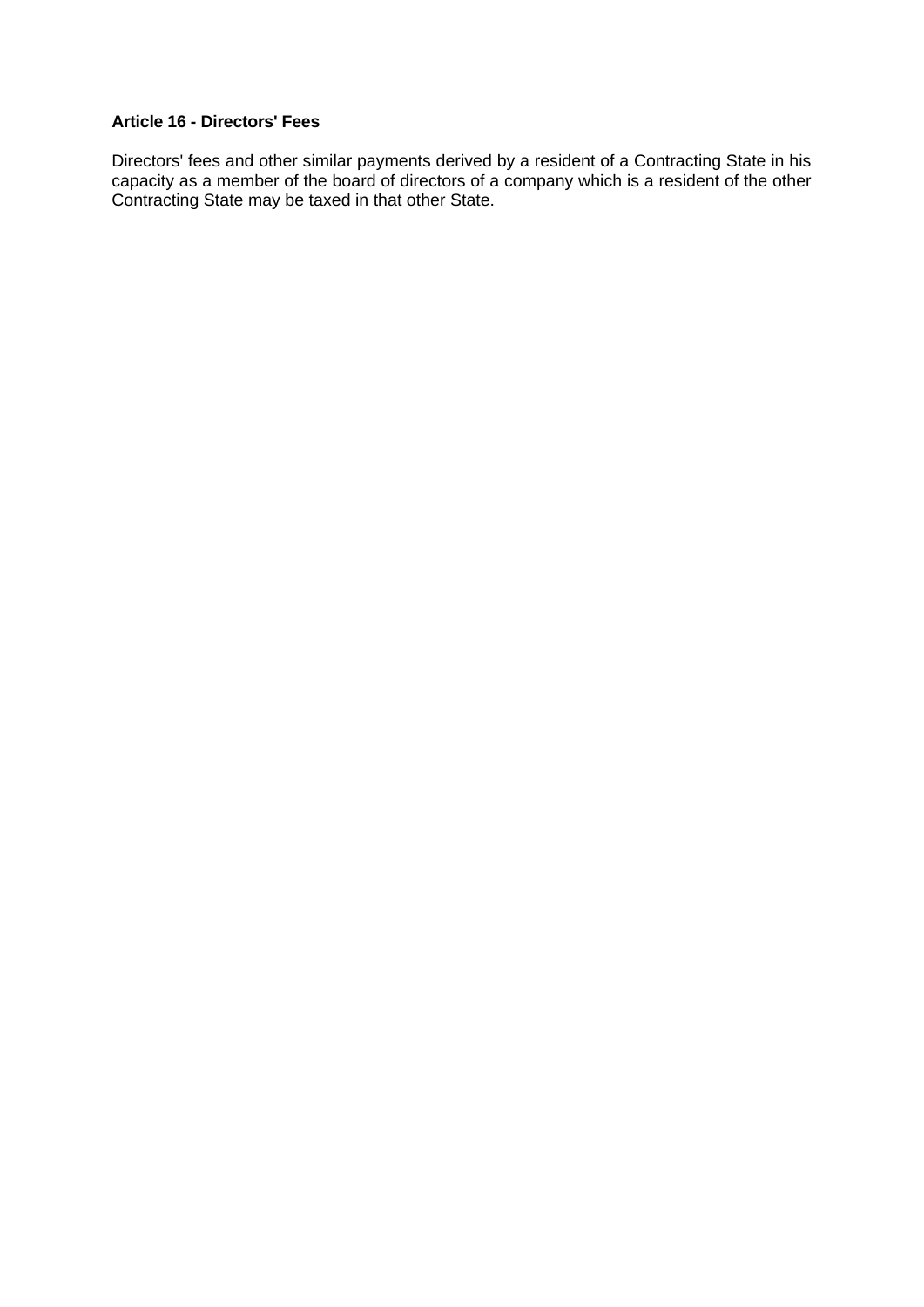## **Article 17 - Artistes and Sportsmen**

1. Notwithstanding the provisions of Articles 14 and 15, income derived by a resident of a Contracting State as an entertainer, such as a theatre, motion picture, radio or television artiste, or a musician, or as a sportsman, from his personal activities as such exercised in the other Contracting State, may be taxed in that other State.

2. Where income in respect of or in connection with personal activities exercised by an entertainer or a sportsman accrues not to the entertainer or sportsman himself but to another person, that income may, notwithstanding the provisions of Articles 7, 14 and 15, be taxed in the Contracting State in which the activities of the entertainer or sportsman are exercised.

3. The provisions of paragraphs 1 and 2 shall not apply to income derived from activities exercised in a Contracting State by an artiste or a sportsman if the visit to that State is wholly or mainly supported by public funds of one or both of the Contracting States or political subdivisions or local authorities or statutory bodies thereof. In such case, the income shall be taxable only in the Contracting State in which the artiste or the sportsman is a resident.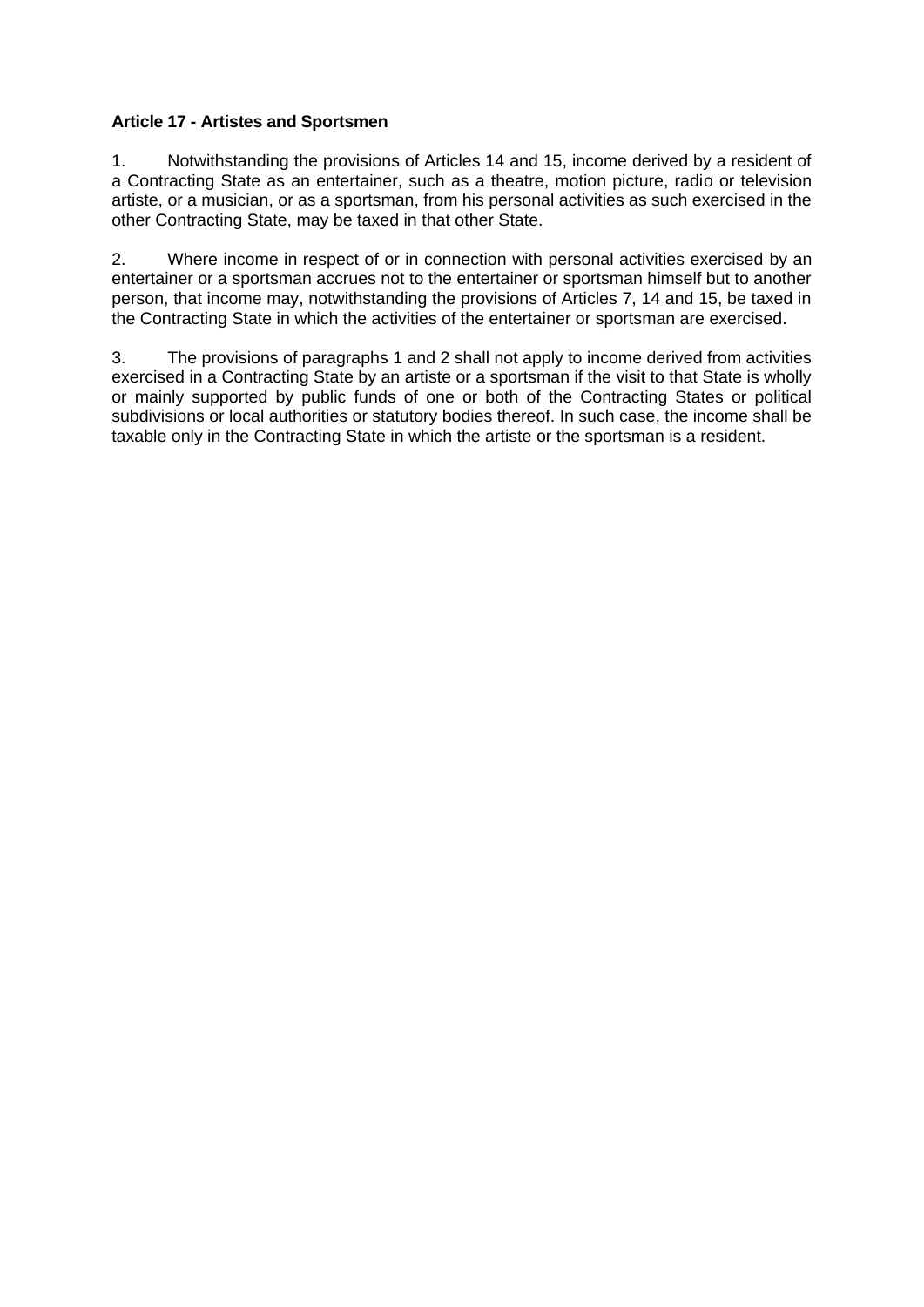## **Article 18 - Pensions**

1. Subject to the provisions of paragraph 2 of Article 19, pensions and other similar remuneration paid to a resident of a Contracting State in consideration of past employment shall be taxable only in that State.

2. Notwithstanding the provisions of paragraph 1, pensions and other similar remuneration paid under State Pension Plan as a part of social security system of a Contracting State, its political subdivision or local authority, shall be taxed only in that State.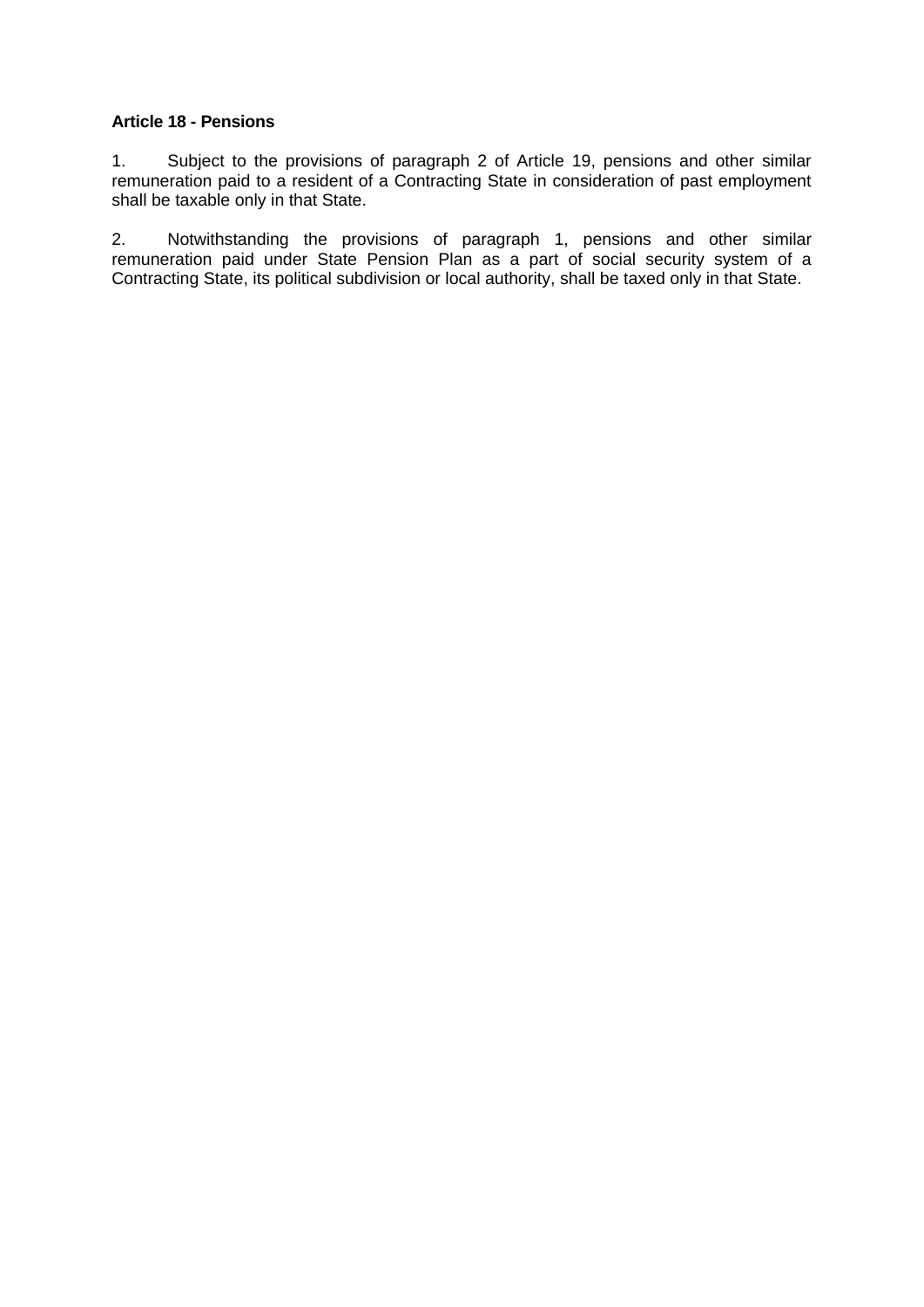## **Article 19 - Government Service**

1. (a) Salaries, wages and other similar remuneration, other than a pension, paid by a Contracting State or a political subdivision, a local authority or a statutory body thereof to an individual in respect of services rendered to that State or subdivision or authority or body shall be taxable only in that State.

(b) However, such salaries, wages and other similar remuneration shall be taxable only in the other Contracting State if the services are rendered in that State and the individual is a resident of that State who:

- (i) is a national of that State; or
- (ii) did not become a resident of that State solely for the purpose of rendering the services.

2. (a) Any pension paid by, or out of funds created by, a Contracting State or a political subdivision, a local authority or a statutory body thereof to an individual in respect of services rendered to that State or subdivision, authority or body shall be taxable only in that State.

(b) However, such pension shall be taxable only in the other Contracting State if the individual is a resident of, and a national of, that State.

3. The provisions of Articles 15, 16 and 18 shall apply to salaries, wages and other similar remuneration, and to pensions, in respect of services rendered in connection with a business carried on by a Contracting State or a political subdivision or a local authority or a statutory body thereof.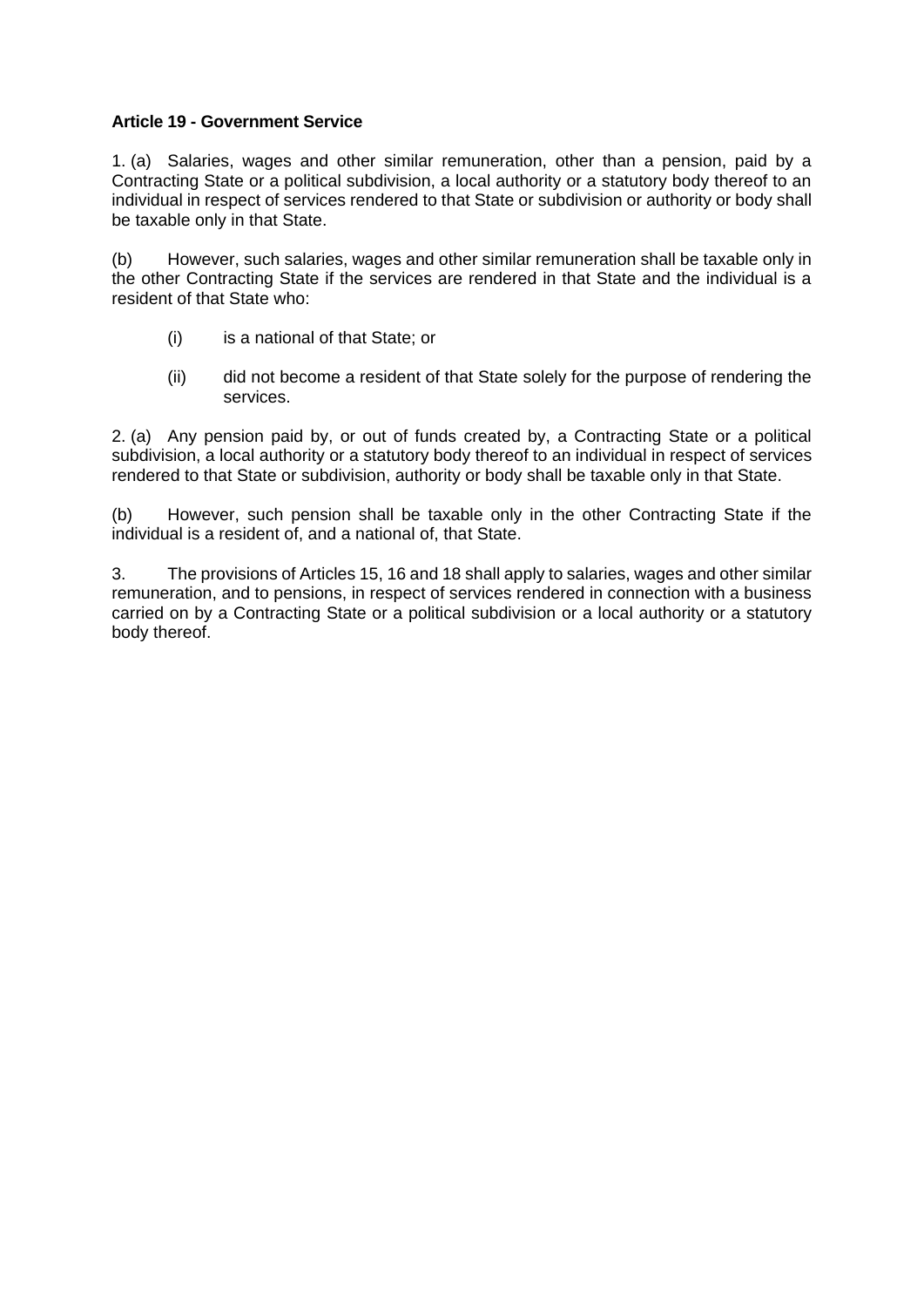#### **Article 20 - Students**

Payments which a student or business trainee or apprentice who is or was immediately before visiting a Contracting State a resident of the other Contracting State and who is present in the first-mentioned State solely for the purpose of his education or training receives for the purpose of his maintenance, education or training shall not be taxed in that State, provided that such payments arise from sources outside that State.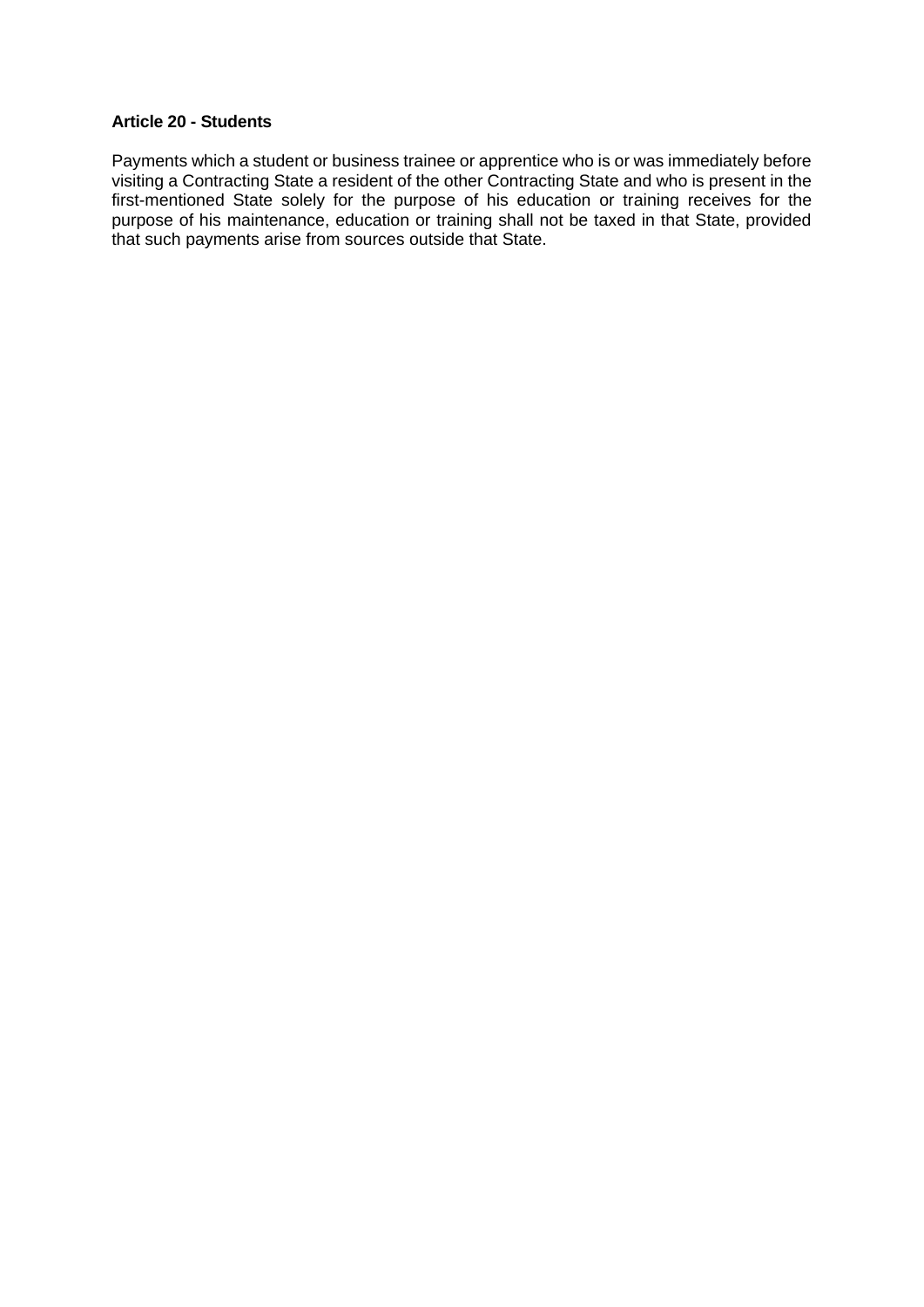## **Article 21 - Other Income**

1. Items of income of a resident of a Contracting State, wherever arising, not dealt with in the foregoing Articles of this Agreement, shall be taxable only in that State.

2. The provisions of paragraph 1 shall not apply to income, other than income from immovable property as defined in paragraph 2 of Article 6, if the recipient of such income, being a resident of a Contracting State, carries on business in the other Contracting State through a permanent establishment situated therein, or performs in that other State independent personal services from a fixed base situated therein, and the right or property in respect of which the income is paid is effectively connected with such permanent establishment or fixed base. In such case the provisions of Article 7 or Article 14, as the case may be, shall apply.

3. Notwithstanding the provisions of paragraphs 1 and 2, items of income of a resident of a Contracting State not dealt with in the foregoing articles of this Agreement and arising in the other Contracting State may also be taxed in that other State.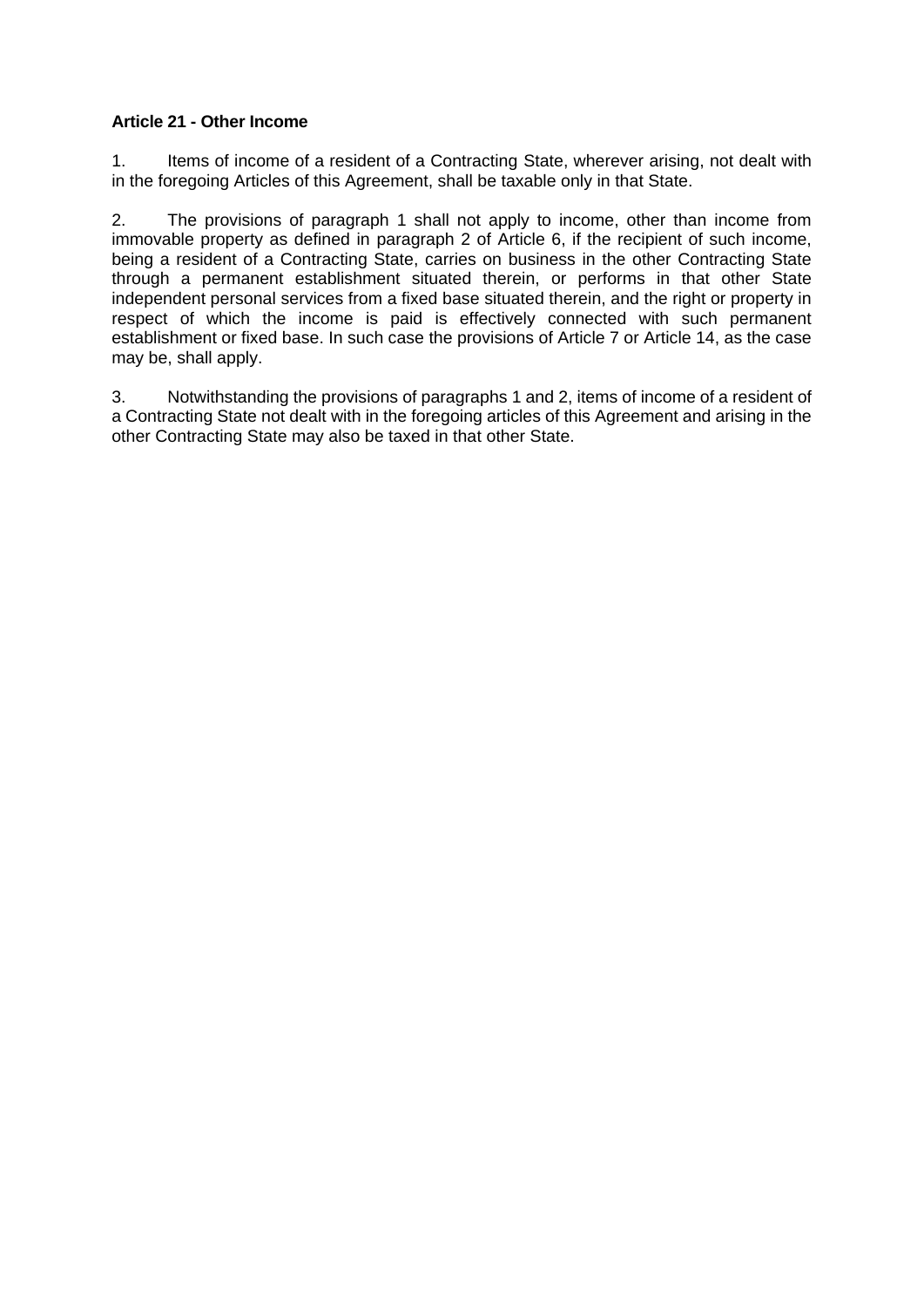#### **Article 22 - Elimination of Double Taxation**

1. In Ukraine, double taxation shall be avoided as follows:

Where a resident of Ukraine derives income which, in accordance with the provisions of this Agreement, may be taxed in Singapore, Ukraine shall allow as a deduction from the tax on the income of that resident, an amount equal to the income tax paid in Singapore. Such deduction shall not, however, exceed that part of the income tax as computed before the deduction is given, which is attributable to the income which may be taxed in Ukraine.

Where in accordance with any provision of the Agreement income derived by a resident of Ukraine is exempt from tax in Ukraine, Ukraine may nevertheless, in calculating the amount of tax on the remaining income of such resident, take into account the exempted income.

2. In Singapore, double taxation shall be avoided as follows:

Where a resident of Singapore derives income from Ukraine which, in accordance with the provisions of this Agreement, may be taxed in Ukraine, Singapore shall, subject to its laws regarding the allowance as a credit against Singapore tax of tax payable in any country other than Singapore, allow the Ukrainian tax paid, whether directly or by deduction, as a credit against the Singapore tax payable on the income of that resident. Where such income is a dividend paid by a company which is a resident of Ukraine to a resident of Singapore which is a company owning directly or indirectly not less than 10 per cent of the share capital of the first-mentioned company, the credit shall take into account the Ukrainian tax paid by that company on the portion of its profits out of which the dividend is paid.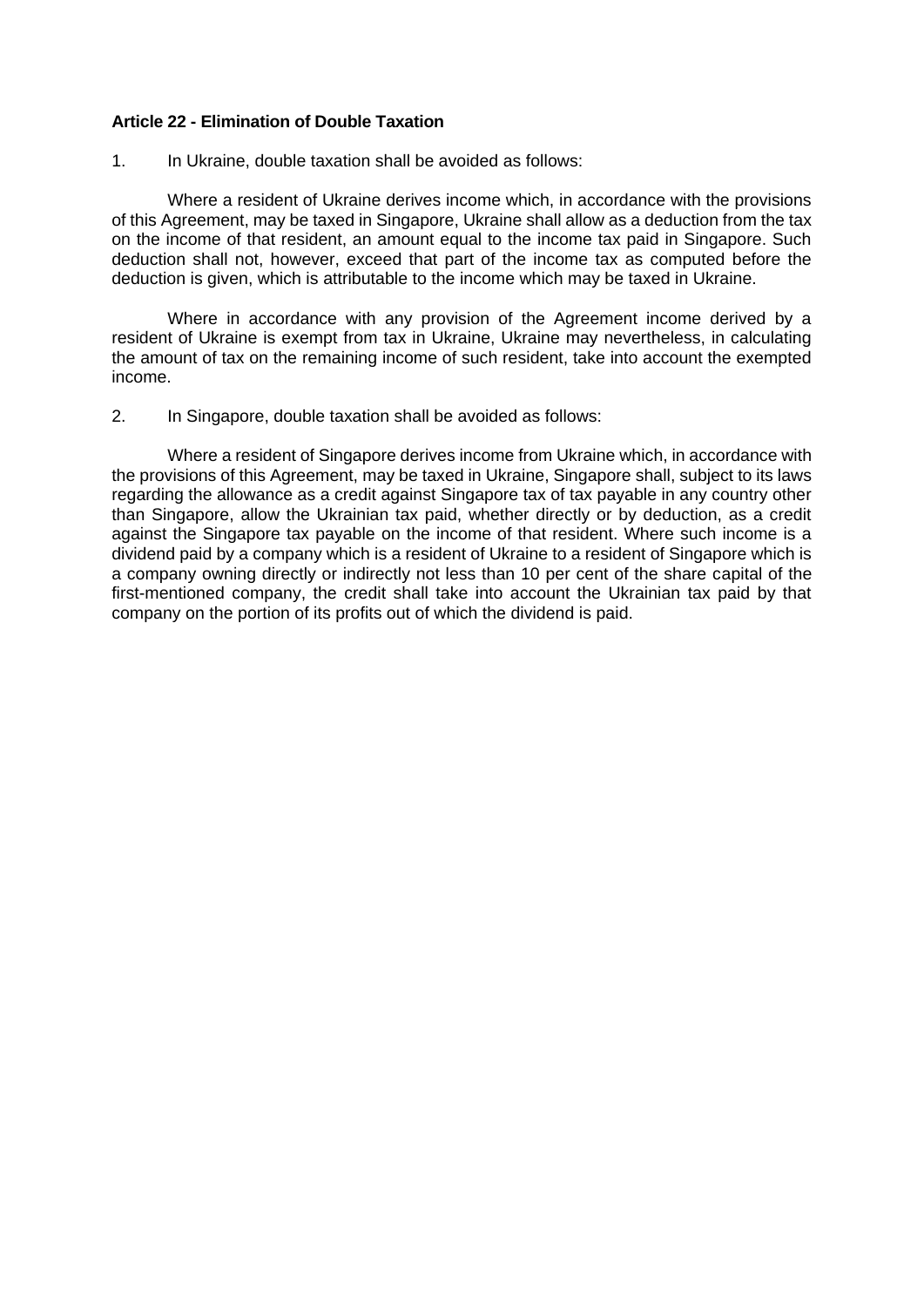## **Article 23 - Non-Discrimination**

1. Nationals of a Contracting State shall not be subjected in the other Contracting State to any taxation or any requirement connected therewith, which is other or more burdensome than the taxation and connected requirements to which nationals of that other State in the same circumstances, in particular with respect to residence, are or may be subjected. This provision shall, notwithstanding the provisions of Article 1, also apply to persons who are not residents of one or both of the Contracting States.

2. The taxation on a permanent establishment which an enterprise of a Contracting State has in the other Contracting State shall not be less favourably levied in that other State than the taxation levied on enterprises of that other State carrying on the same activities.

3. Nothing contained in this Article shall be construed as obliging either Contracting State to grant to persons not resident in that State any of the personal allowances, reliefs and reductions for tax purposes which are granted to its residents under its tax laws.

4. Except where the provisions of paragraph 1 of Article 9, paragraph 7 of Article 11, or paragraph 6 of Article 12, apply, interest, royalties and other disbursements paid by an enterprise of a Contracting State to a resident of the other Contracting State shall, for the purpose of determining the taxable profits of such enterprise, be deductible under the same conditions as if they had been paid to a resident of the first-mentioned State.

5. Enterprises of a Contracting State, the capital of which is wholly or partly owned or controlled, directly or indirectly, by one or more residents of the other Contracting State, shall not be subjected in the first-mentioned State to any taxation or any requirement connected therewith which is other or more burdensome than the taxation and connected requirements to which other similar enterprises of the first-mentioned State are or may be subjected.

6. The provisions of this Article shall apply to the taxes covered by this Agreement.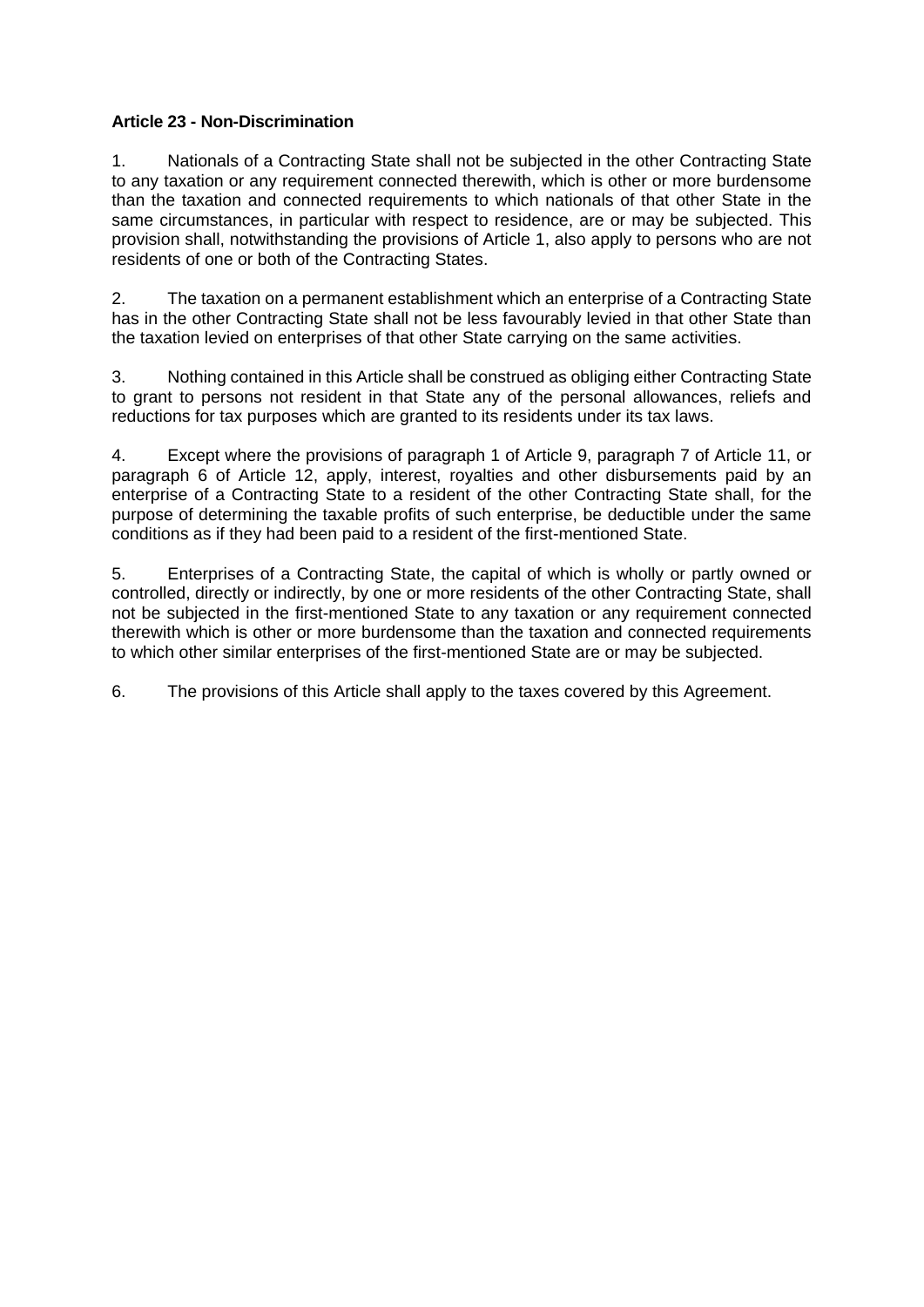## **Article 24 - Mutual Agreement Procedure**

1. Where a person considers that the actions of one or both of the Contracting States result or will result for him in taxation not in accordance with the provisions of this Agreement, he may, irrespective of the remedies provided by the domestic law of those States, present his case to the competent authority of the Contracting State of which he is a resident or, if his case comes under paragraph 1 of Article 23, to that of the Contracting State of which he is a national. The case must be presented within 3 years from the first notification of the action resulting in taxation not in accordance with the provisions of the Agreement.

2. The competent authority shall endeavour, if the objection appears to it to be justified and if it is not itself able to arrive at a satisfactory solution, to resolve the case by mutual agreement with the competent authority of the other Contracting State, with a view to the avoidance of taxation which is not in accordance with the Agreement. Any agreement reached shall be implemented notwithstanding any time limits in the domestic law of the Contracting States.

3. The competent authorities of the Contracting States shall endeavour to resolve by mutual agreement any difficulties or doubts arising as to the interpretation or application of the Agreement. They may also consult together for the elimination of double taxation in cases not provided for in the Agreement.

4. The competent authorities of the Contracting States may communicate with each other directly for the purpose of reaching an agreement in the sense of the preceding paragraphs.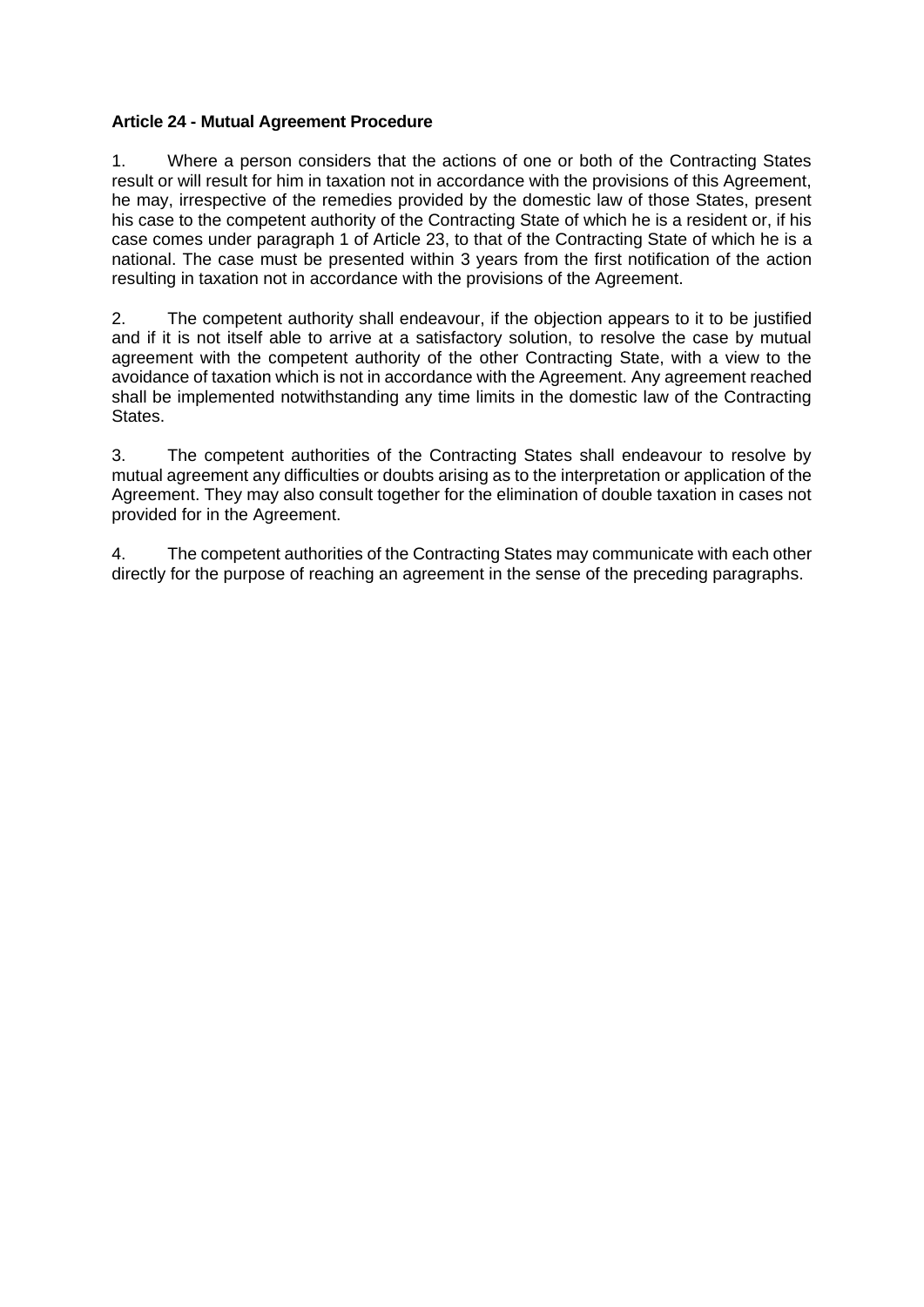## **Article 25 - Exchange of Information**

1. The competent authorities of the Contracting States shall exchange such information as is necessary for carrying out the provisions of this Agreement or of the domestic laws of the Contracting States concerning taxes covered by the Agreement insofar as the taxation thereunder is not contrary to the Agreement, in particular for the prevention of fraud or evasion of such taxes. Any information received by a Contracting State shall be treated as secret in the same manner as information obtained under the domestic laws of that State, and shall be disclosed only to persons or authorities (including courts and administrative bodies) concerned with the assessment or collection of, the enforcement or prosecution in respect of, or the determination of appeals in relation to, the taxes covered by the Agreement. Such persons or authorities shall use the information only for such purposes. They may disclose the information in public court proceedings or in judicial decisions.

2. In no case shall the provisions of paragraph 1 be construed so as to impose on a Contracting State the obligation:

- (a) to carry out administrative measures at variance with the laws and administrative practice of that or of the other Contracting State;
- (b) to supply information which is not obtainable under the laws or in the normal course of the administration of that or of the other Contracting State;
- (c) to supply information which would disclose any trade, business, industrial, commercial or professional secret or trade process, or information, the disclosure of which would be contrary to public policy (ordre public).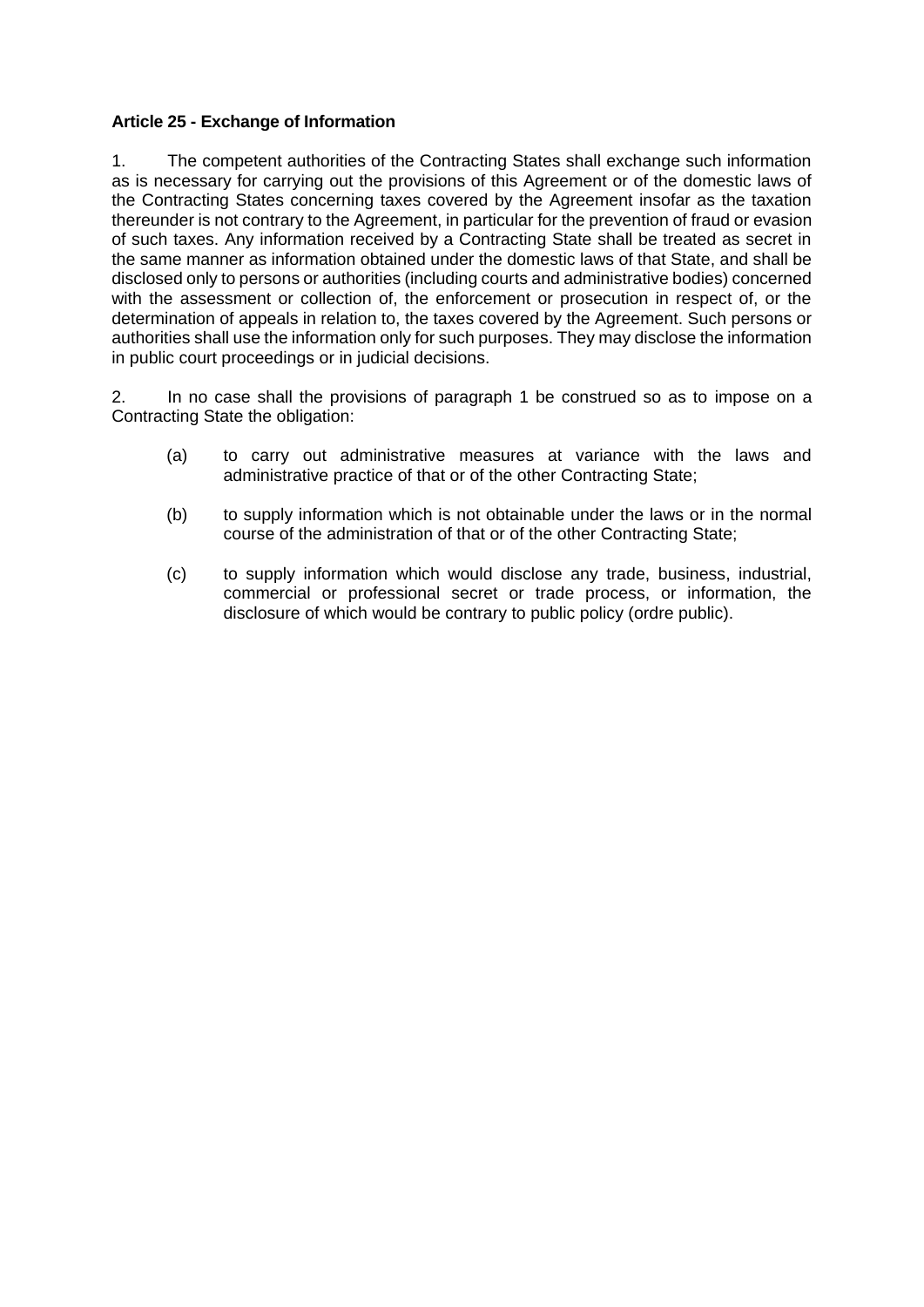# **Article 26 - Members of Diplomatic Missions and Consular Posts**

Nothing in this Agreement shall affect the fiscal privileges of members of diplomatic missions or consular posts under the general rules of international law or under the provisions of special agreements.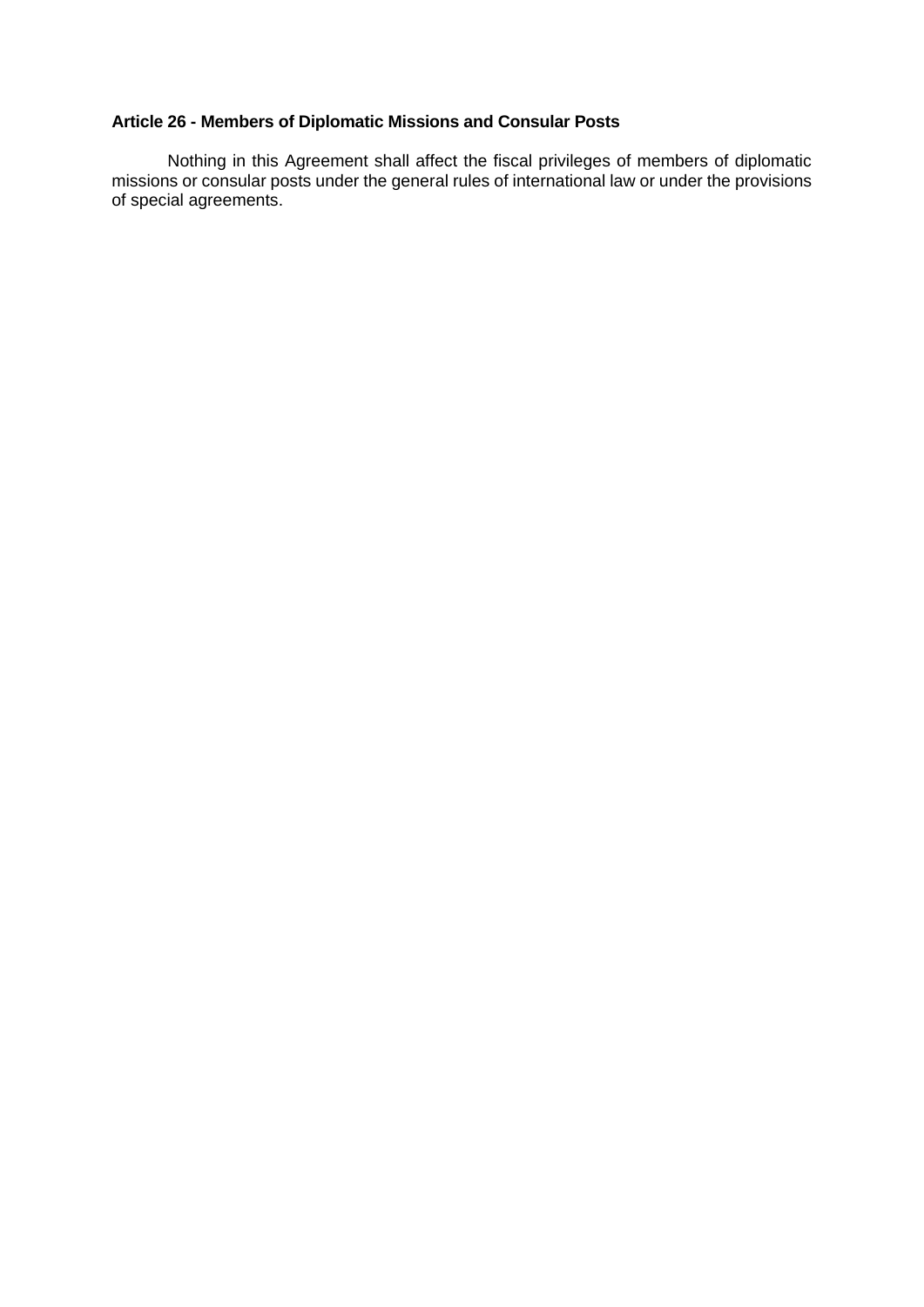#### **Article 27 - Entry into Force**

The Contracting States shall notify each other in writing, through the diplomatic channels of the completion of all the domestic procedures required for the bringing into force of this Agreement. This Agreement shall enter into force on the date of the later of these written notifications and shall thereupon have effect:

- (a) in Ukraine:
	- (i) in respect of taxes withheld at source on or after the first day of January in the year following that in which the Agreement enters into force; and
	- (ii) in respect of other taxes for the taxable year beginning on or after the first day of January in the year following that in which the Agreement enters into force.
- (b) in Singapore:

in respect of tax chargeable for any year of assessment beginning on or after 1 January in the second calendar year following the year in which the Agreement enters into force.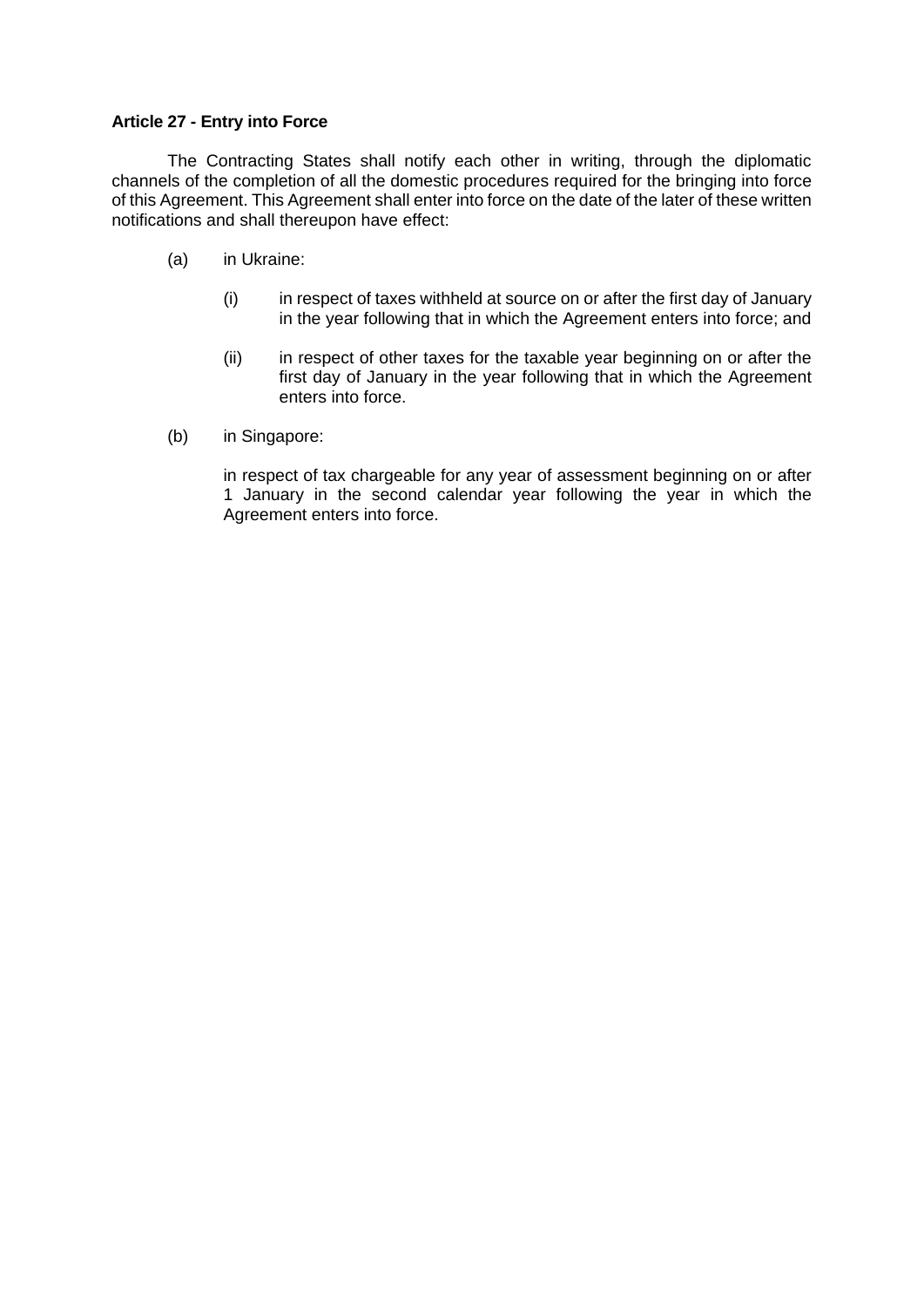#### **Article 28 - Termination**

This Agreement shall remain in force indefinitely. Either Contracting State may terminate the Agreement, through diplomatic channels, by giving written notice of termination at least six months before the end of any calendar year after the expiry of five years from the date of entry into force of the Agreement. In such event, the Agreement shall cease to have effect:

- (a) in Ukraine:
	- (i) in respect of taxes withheld at source on or after the first day of January in the year following that in which the notice is given; and
	- (ii) in respect of other taxes for the taxable year beginning on or after the first day of January in the year following that in which the notice is given.
- (b) in Singapore:

in respect of tax chargeable for any year of assessment beginning on or after 1 January in the second calendar year following the year in which the notice is given.

IN WITNESS WHEREOF the undersigned, duly authorised thereto, have signed this Agreement.

DONE in duplicate at Singapore on this 26<sup>th</sup> day of January 2007 in the Ukrainian and English languages, both texts being equally authoritative.

> **For the Government of the Republic of Singapore**

**For the Government of Ukraine**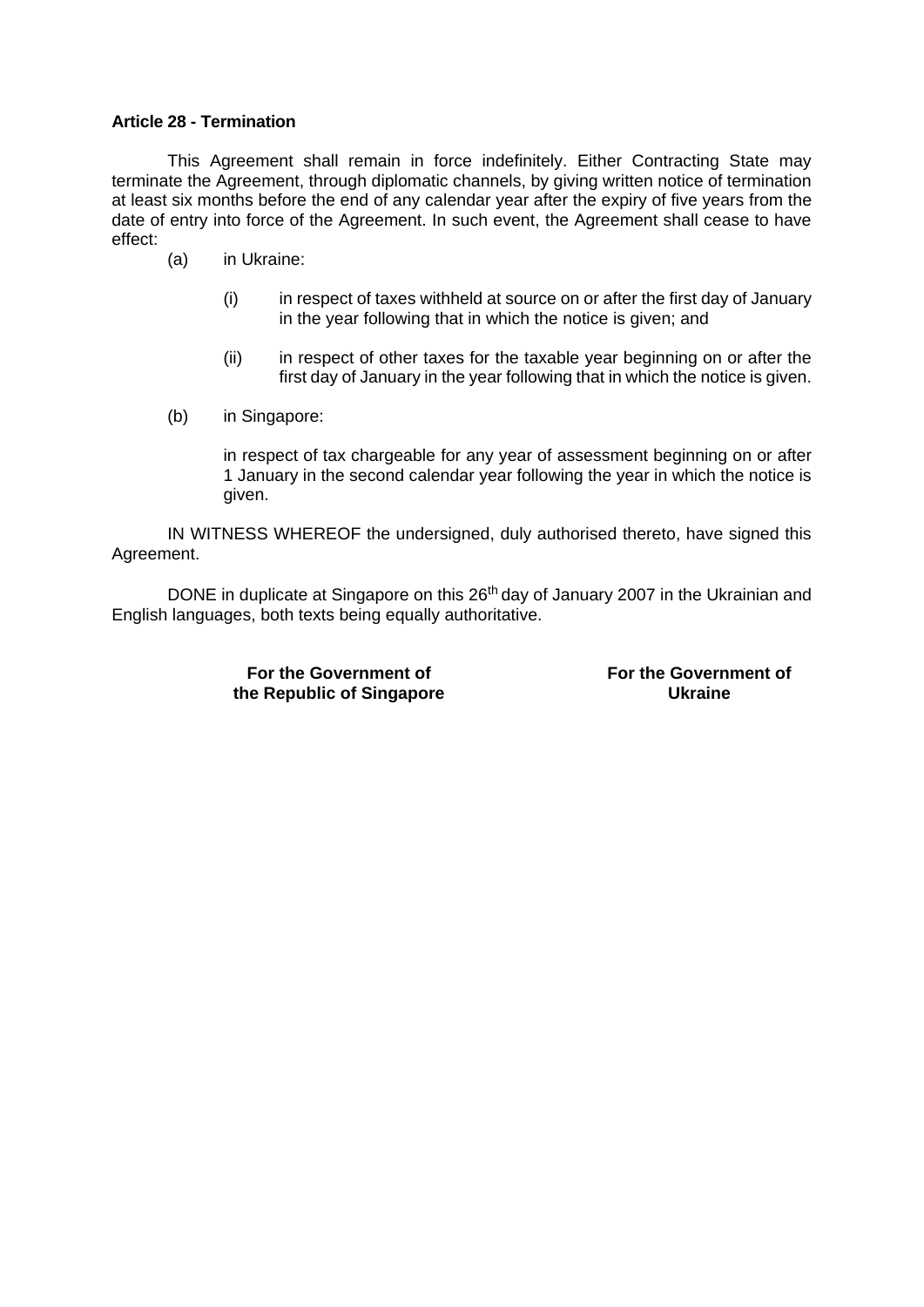#### **PROTOCOL**

The Government of the Republic of Singapore and the Government of Ukraine have agreed that at the signing of the Agreement for the avoidance of double taxation and the prevention of fiscal evasion with respect to taxes on income, this day concluded between the Government of the Republic of Singapore and the Government of Ukraine, the undersigned have agreed that the following provisions shall form an integral part of the Agreement.

#### **1. With reference to this Agreement:**

The term "statutory body" means a governmental body constituted by Singapore legislation to carry out functions of the Singapore Government, as specified in the legislation.

#### **2. With reference to Article 2:**

The provisions of this Agreement shall not apply to penalties and fines for infringement of the tax legislation of the Contracting States.

#### **3. With reference to Article 10 and Article 11:**

The term, "Government", in the case of Singapore, includes:

- (i) the Monetary Authority of Singapore;
- (ii) the Government of Singapore Investment Corporation Pte Ltd.

#### **4. With reference to Article 23:**

- (a) For the purposes of paragraph 4, it is understood that, for the purposes of allowing deduction of an interest payment to a non-resident, nothing in the said paragraph shall be construed as preventing a Contracting State from imposing any obligation to withholding tax from such payment.
- (b) Nothing in Article 23 shall be construed as obliging a Contracting State to grant to nationals of the other Contracting State those personal allowances, reliefs and reductions for tax purposes which it grants to individuals as may be specified in the taxation laws of that Contracting State.
- (c) Where a Contracting State grants tax incentives to its nationals designed to promote economic or social development in accordance with its national policy and criteria, it shall not be construed as discrimination under Article 23.

IN WITNESS WHEREOF the undersigned, duly authorised thereto, have signed this Protocol.

DONE in duplicate at Singapore on this 26<sup>th</sup> day of January 2007 in the Ukrainian and English languages, both texts being equally authoritative.

**For the Government of the Republic of Singapore**  **For the Government of Ukraine**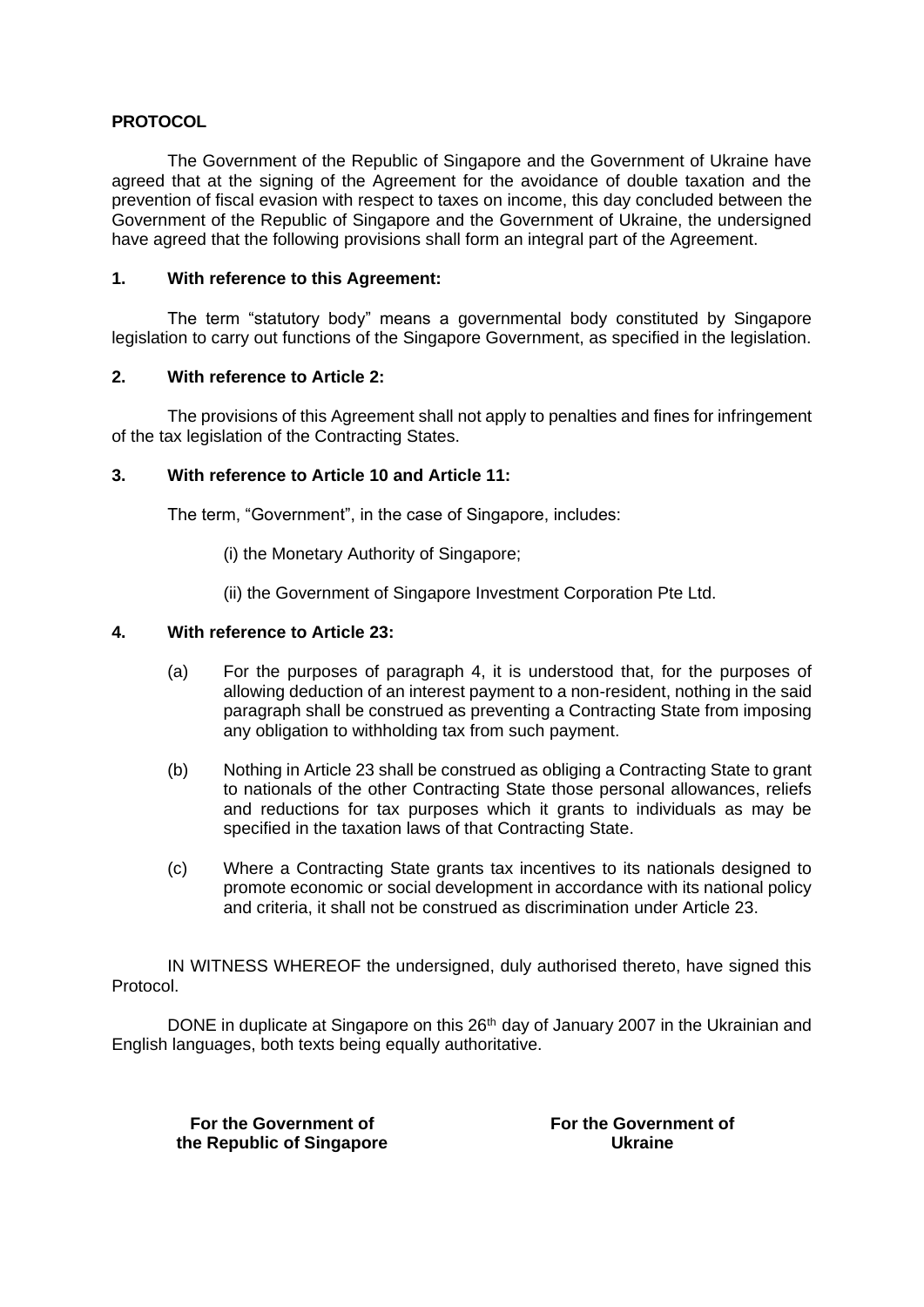# **ANNEX A**

## **PROTOCOL AMENDING THE AGREEMENT BETWEEN THE GOVERNMENT OF THE REPUBLIC OF SINGAPORE AND THE GOVERNMENT OF UKRAINE FOR THE AVOIDANCE OF DOUBLE TAXATION AND THE PREVENTION OF FISCAL EVASION WITH RESPECT TO TAXES ON INCOME**

The Government of the Republic of Singapore and the Government of Ukraine,

Desiring to conclude a Protocol to amend the Agreement between the Government of the Republic of Singapore and the Government of Ukraine for the avoidance of double taxation and the prevention of fiscal evasion with respect to taxes on income (hereinafter referred to as "the Agreement"),

Have agreed as follows:

# **ARTICLE I**

Article 25 "Exchange of Information" of the Agreement shall be worded as follows:

# **"Article 25 Exchange of Information**

1. The competent authorities of the Contracting States shall exchange such information as is foreseeably relevant for carrying out the provisions of this Agreement or to the administration or enforcement of the domestic laws of the Contracting States concerning taxes of every kind and description imposed on behalf of the Contracting States, or of their political subdivisions or local authorities, insofar as the taxation thereunder is not contrary to the Agreement. The exchange of information is not restricted by Articles 1 and 2 of the Agreement.

2. Any information received under paragraph 1 of this Article by a Contracting State shall be treated as secret in the same manner as information obtained under the domestic laws of that State and shall be disclosed only to persons or authorities (including courts and administrative bodies) concerned with the assessment or collection of, the enforcement or prosecution in respect of, the determination of appeals in relation to the taxes referred to in paragraph 1 of this Article, or the oversight of the above. Such persons or authorities shall use the information only for such purposes. They may disclose the information in public court proceedings or in judicial decisions.

3. In no case shall the provisions of paragraphs 1 and 2 of this Article be construed so as to impose on a Contracting State the obligation:

- (a) to carry out administrative measures at variance with the laws and administrative practice of that or of the other Contracting State;
- (b) to supply information which is not obtainable under the laws or in the normal course of the administration of that or of the other Contracting State;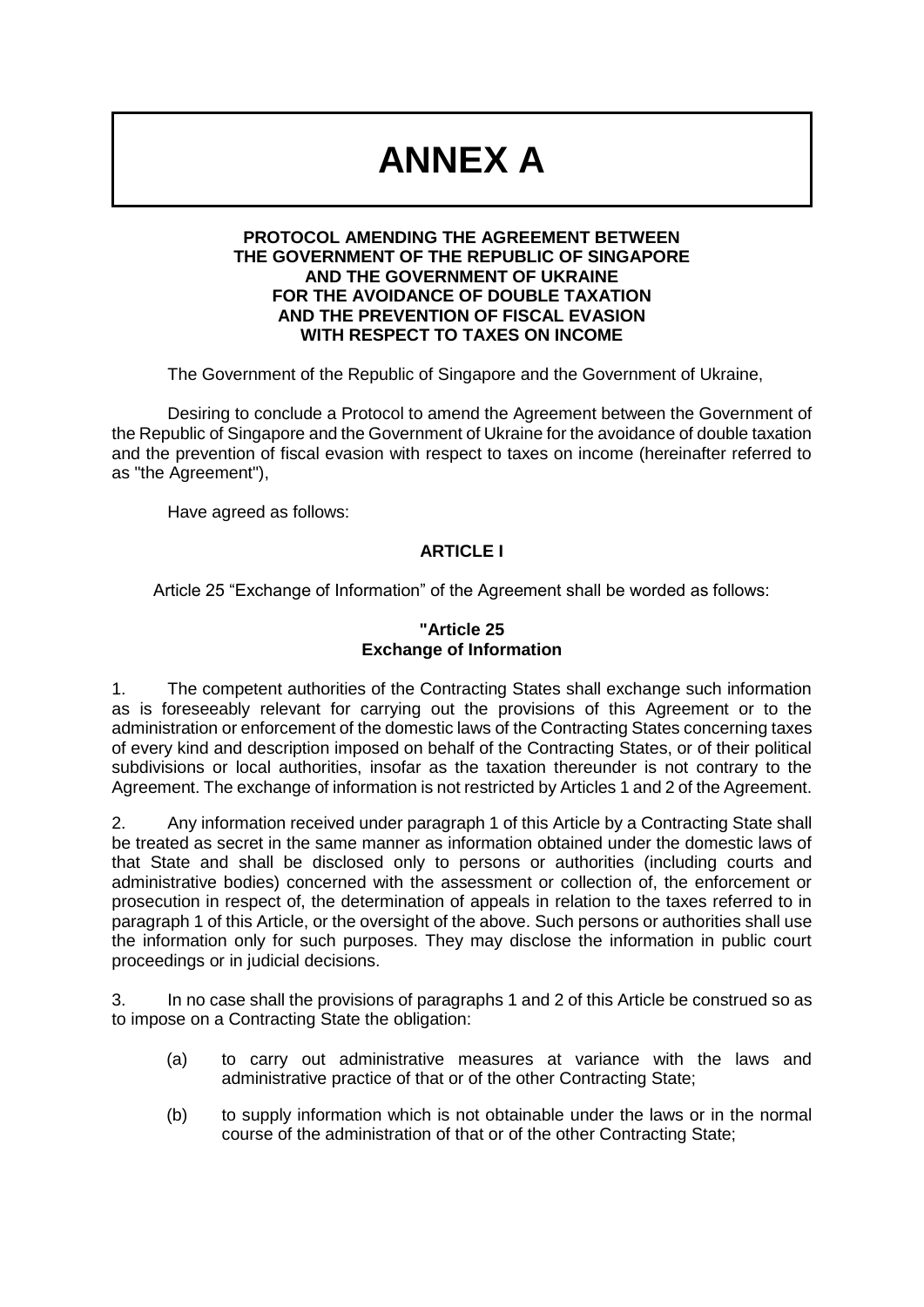(c) to supply information which would disclose any trade, business, industrial, commercial or professional secret or trade process, or information the disclosure of which would be contrary to public policy (ordre public).

4. If information is requested by a Contracting State in accordance with this Article, the other Contracting State shall use its information gathering measures to obtain the requested information, even though that other State may not need such information for its own tax purposes. The obligation contained in the preceding sentence is subject to the limitations of paragraph 3 of this Article but in no case shall such limitations be construed to permit a Contracting State to decline to supply information solely because it has no domestic interest in such information.

5. In no case shall the provisions of paragraph 3 of this Article be construed to permit a Contracting State to decline to supply information solely because the information is held by a bank, other financial institution, nominee or person acting in an agency or a fiduciary capacity or because it relates to ownership interests in a person."

## **ARTICLE II**

The Contracting States shall notify each other in writing, through the diplomatic channels, of the completion of all the domestic procedures required for the bringing into force of this Protocol. This Protocol, which shall form the integral part of the Agreement, shall enter into force on the date of the latter of these notifications.

IN WITNESS WHEREOF the undersigned, duly authorised thereto, have signed this Protocol.

DONE in duplicate at Kyiv on this 16<sup>th</sup> day of August 2019 in the Ukrainian and English languages, both texts being equally authoritative.

**For the Government of the Republic of Singapore**

**Mr Lawrence Wong Minister for National Development and Second Minister for Finance**

**For the Government of Ukraine** 

**Minister of Finance Ms Oksana Markarova**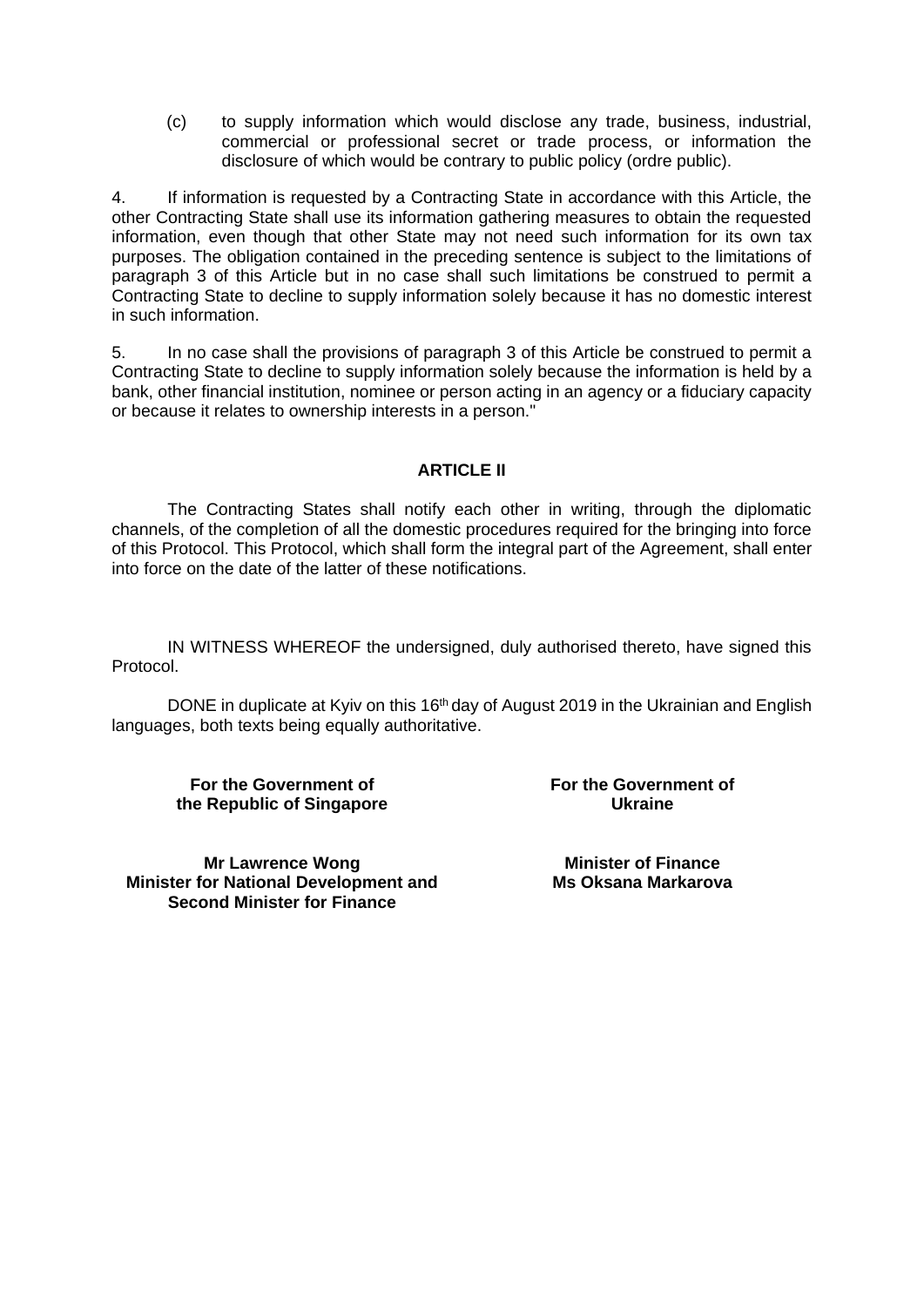# **ANNEX B**

# **Effects of the MLI on this Agreement**

#### 1. Deletion and replacement of the Preamble

The Preamble of this Agreement is deleted and replaced by the following:

"The Government of the Republic of Singapore and the Government of Ukraine,

Desiring to further develop their economic relationship and to enhance their cooperation in tax matters,

Intending to eliminate double taxation with respect to the taxes covered by this Agreement without creating opportunities for non-taxation or reduced taxation through tax evasion or avoidance (including through treaty-shopping arrangements aimed at obtaining reliefs provided in this Agreement for the indirect benefit of residents of third jurisdictions),

Have agreed as follows:".

2. Amendment of Article 11

Paragraph 8 of Article 11 (Interest) of the Agreement is deleted.

3. Amendment of Article 12

Paragraph 7 of Article 12 (Royalties) of the Agreement is deleted.

4. New Article 26A

The following new Article 26A is inserted immediately after Article 26 (Members of Diplomatic Missions and Consular Posts):

## "**ARTICLE 26A - PREVENTION OF TREATY ABUSE**

1. Notwithstanding any provisions of this Agreement, a benefit under this Agreement shall not be granted in respect of an item of income or capital if it is reasonable to conclude, having regard to all relevant facts and circumstances, that obtaining that benefit was one of the principal purposes of any arrangement or transaction that resulted directly or indirectly in that benefit, unless it is established that granting that benefit in these circumstances would be in accordance with the object and purpose of the relevant provisions of this Agreement.

2. Where a benefit under this Agreement is denied to a person under provisions of this Agreement that deny all or part of the benefits that would otherwise be provided under this Agreement where the principal purpose or one of the principal purposes of any arrangement or transaction, or of any person concerned with an arrangement or transaction, was to obtain those benefits, the competent authority of the Contracting State that would otherwise have granted this benefit shall nevertheless treat that